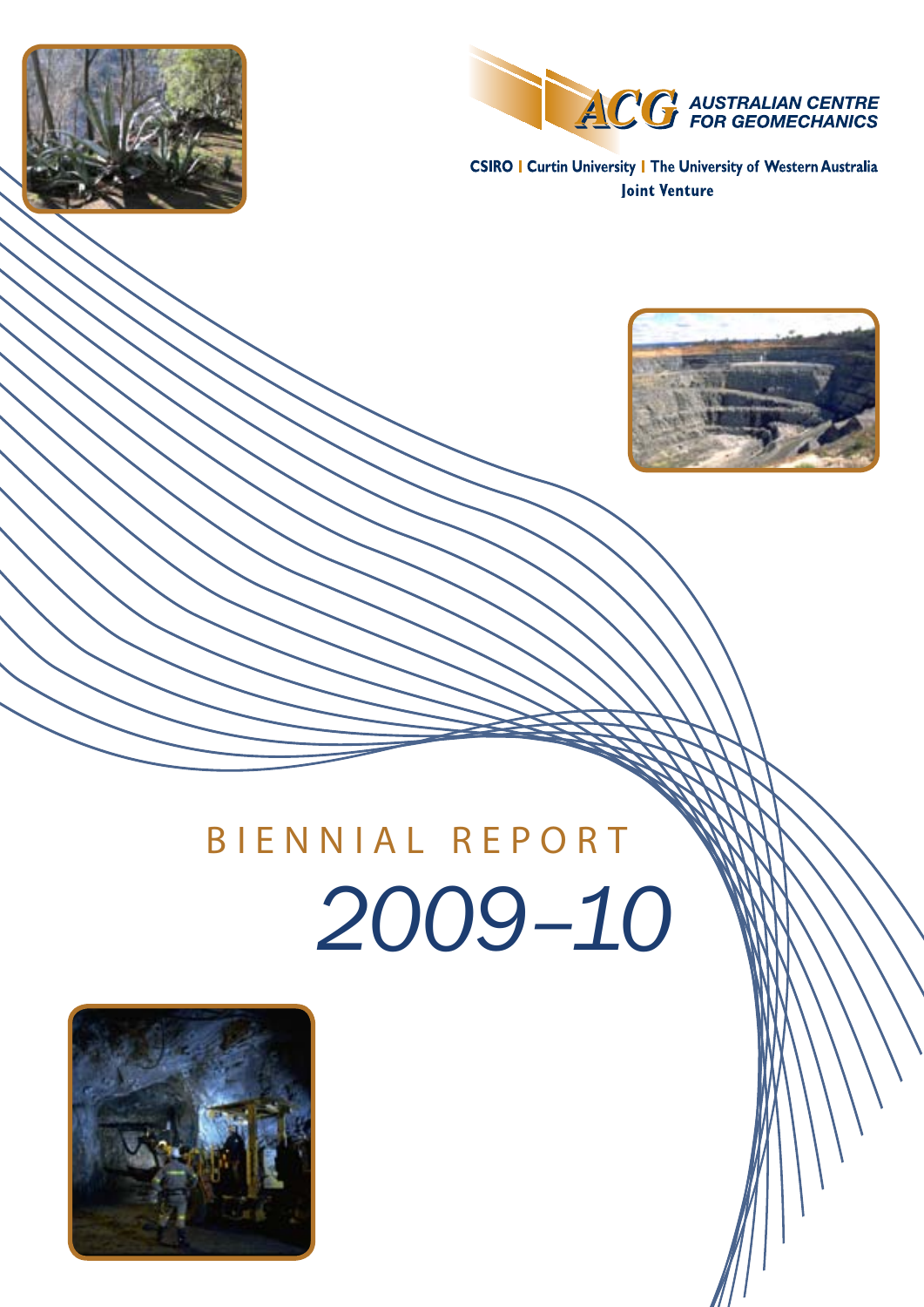## **contents**

|                                                 | $\cdot$ . 2 |
|-------------------------------------------------|-------------|
| Reports on ACG research projects                |             |
| Mine Seismicity and Rockburst Risk Management - |             |
|                                                 |             |
|                                                 |             |
|                                                 |             |
|                                                 |             |
|                                                 |             |
|                                                 |             |
|                                                 |             |
|                                                 |             |
|                                                 |             |

## Joint Venture Partners

## **Commonwealth Scientific and Industrial Research Organisation Australia**

Division of Earth Science and Resource Engineering

## **Curtin University**

Western Australian School of Mines

## **The University of Western Australia**

School of Civil and Resource Engineering

© Copyright 2011. Australian Centre for Geomechanics, The University of Western Australia. All rights reserved. No part of the content of this publication may be reproduced, stored or transmitted in any form without the prior written permission of the Australian Centre for Geomechanics, The University of Western Australia.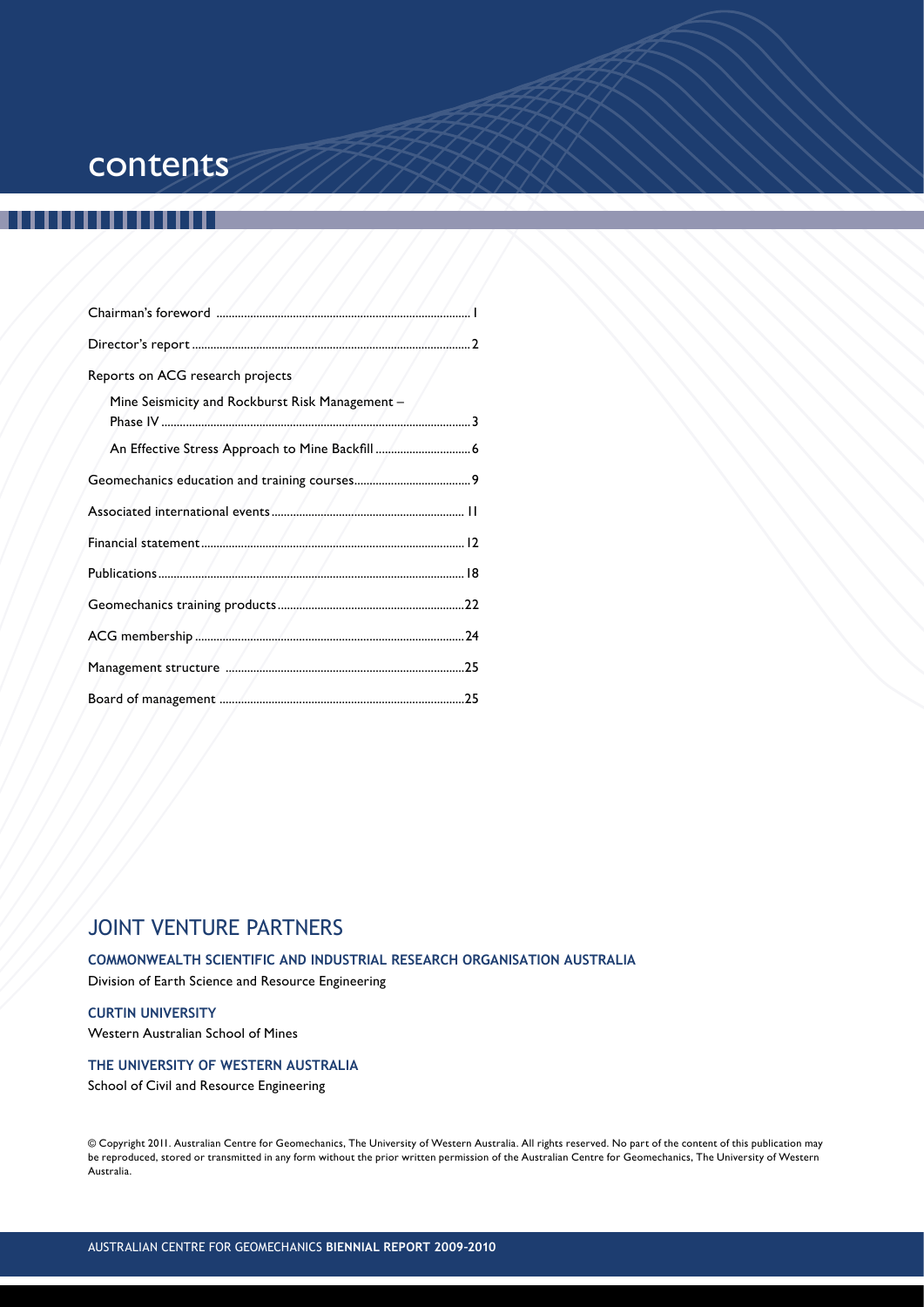

During 2009–2010 the ACG sustained its position as a prominent, respected contributor to the mining industry as it emerged from the tighter times resulting from the global economic problems, and accelerated into a strong recovery in activity.

**Mr Ian Suckling chairman**

In my previous foreword, for the 2007–2008 report, I mentioned how geotechnical engineering continued to grow in importance. This continues

to be true, with the mining industry's efforts to satisfy an increasing appetite for resources driving endeavours to exploit deposits that are harder to mine, lower in grade, deeper or more mature. Economic pressures endure as operators work to keep costs down and pursue efficiencies; environmental pressures are increasing, as mines seek to minimise their environmental impacts; and the industry continues to strive to improve safety performance in concert with community and regulatory expectations that they do so.

The accident at Chile's San Jose mine in August 2010 received wide publicity and was one prominent event that had the effects of raising public concerns about mine safety and reinforcing the contribution to safety that geotechnical science can make.

The ACG's fields of science and endeavour – in underground, open pit and environmental geomechanics – are perfectly aligned to contribute to the industry's efforts in each of these areas. Its work on building the industry's geotechnical expertise has a well earned reputation for excellence, educating both specialists and generalists through its conferences, seminars, short courses, workshops, and publications. Its research work remains focussed and successful, being of academic merit while answering questions of serious concern to the industry. The enduring support for the Mine Seismicity and Rockburst Risk Management Project, now approaching Phase 5, is a tribute to all involved in it and a recognition of the importance placed on this work by sponsors.

The ACG's admirably energetic team continued, through 2009 and 2010, to deliver a tremendous volume of work. ACG events attracted prominent speakers and delegates

from around the world, as well as praise for the professional conduct of these events. The staff also sustained a very productive office in support of the group's research, and produced a series of excellent publications.

The ACG Board of Management has benefited greatly from the guidance of my fellow industry representatives Mark Adams from Barminco Ltd, Chris Stone from BHP Billiton Nickel West and Richard Butcher from Barrick Gold of Australia. I am also grateful for the guidance of the current members from the ACG's joint venture partners, notably Winthrop Professor John Dell from The University of Western Australia, Dr Steve Harvey of CSIRO, and Dr Stephen Hall from Curtin University. Dr Hall replaces the late Professor Paul Dunn, who made a valuable contribution to the governance and direction of the ACG, as well as to the industry more widely.

I offer particular thanks to Yves Potvin for the sustained excellence of his own contribution, and for his leadership of his team.

The Australian Centre for Geomechanics continues to work hard for the benefit of the mining industry and I urge the industry to continue to take advantage of the services the ACG offers, and to support its research and development programmes.

 $\frac{1}{\sqrt{2}}$ 

Mr Ian Suckling – chairman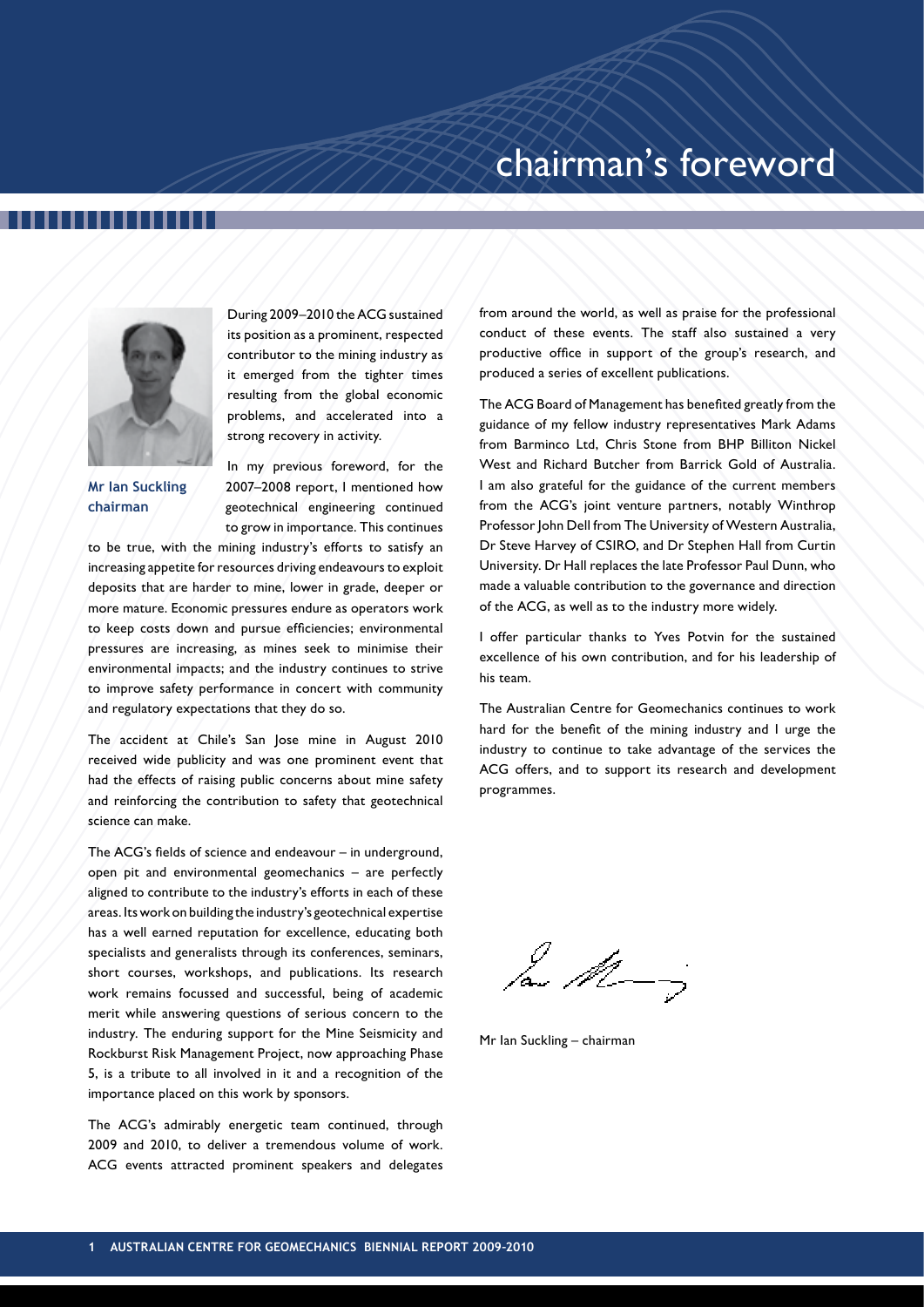## director's report



**Winthrop Professor Yves Potvin director**

Since its inception in 1992, the Australian Centre for Geomechanics has continued to evolve and achieve a slow yet sustainable growth in terms of its number of employees, activities and the role it plays within the Australian and global mining industries. The ACG is a mature centre with three strong streams of activities: underground mining geomechanics, open pit mining geomechanics and environmental geomechanics.

Our professional development programme is centred on the organisation of two international events annually. In 2009 the ACG hosted the "First International Seminar on Safe and Rapid Development in Mining" and the "Fourth International Conference on Mine Closure". The "Second International Symposium on Block and Sublevel Caving" and the "First International Seminar on the Reduction of Risk in the Management Tailings and Mine Waste" were held in 2010. These international events were complemented with 21 short courses, seminars and workshops, covering the three streams of mining geomechanics. This hub of activities, whilst continuing to play a pivotal role in implementing good geomechanics practices in the Australian mining industry, remains the principal source of funding for the centre.

The impact of the global financial crisis on our professional development programme was felt with smaller event attendance in the first half of 2009. This was followed with a partial recovery in the second half of 2009. However, the positive side of this financially difficult year was that, within six months of the financial crisis, the ACG resumed a positive cash flow showing strong signs of resilience and long-term sustainability. In 2010, event attendance was back to pre-financial crisis levels and a surplus over expenditure was achieved.

Geomechanics research is the other field of activity where the ACG has actively contributed to the mining industry for almost two decades. The research strategy adopted by the ACG is to concentrate its effort on few, very significant areas of geomechanics research and to become a global leader in these

specific subjects. During the period covered by this biennial report, Phase 4 of the "Mine Seismicity and Rockburst Risk Management Project" was well advanced, with Phase 5 in the initial stages of preparation. The project is globally endorsed with sponsors from Australia, Canada, Chile and Sweden and a budget that exceeded \$1M in Phase 4. Within the scope of this project, Daniel Heal was the fifth candidate to obtain a PhD.

The project entitled, "An Effective Stress Approach to Mine Fill", under the leadership of Winthrop Professor Andy Fourie, was also successfully completed and will be followed by a second phase to be undertaken in 2011, with funding obtained through an ARC Linkage Grant. The "Mine Fill" project has already produced one PhD graduate, Matt Helinski, and is currently supporting two PhD and 16 Masters' students, confirming the role of the ACG as a major contributor to forming much needed geomechanics specialists for the mining industry.

The centre is also very active, through the work of Winthrop Professor Phil Dight, in seeking to develop a world-class research project in open pit Geomechanics, and smaller scale "pilot projects" are being conducted in collaboration with a number of mining operations.

With the financial crisis behind us, the ACG is anticipating a strong financial performance in the coming years. In the immediate future, we are aiming at further developing our open pit research activities, as well as complementing our environmental geomechanics team by filling our currently vacant professorial position



Winthrop Professor Yves Potvin – director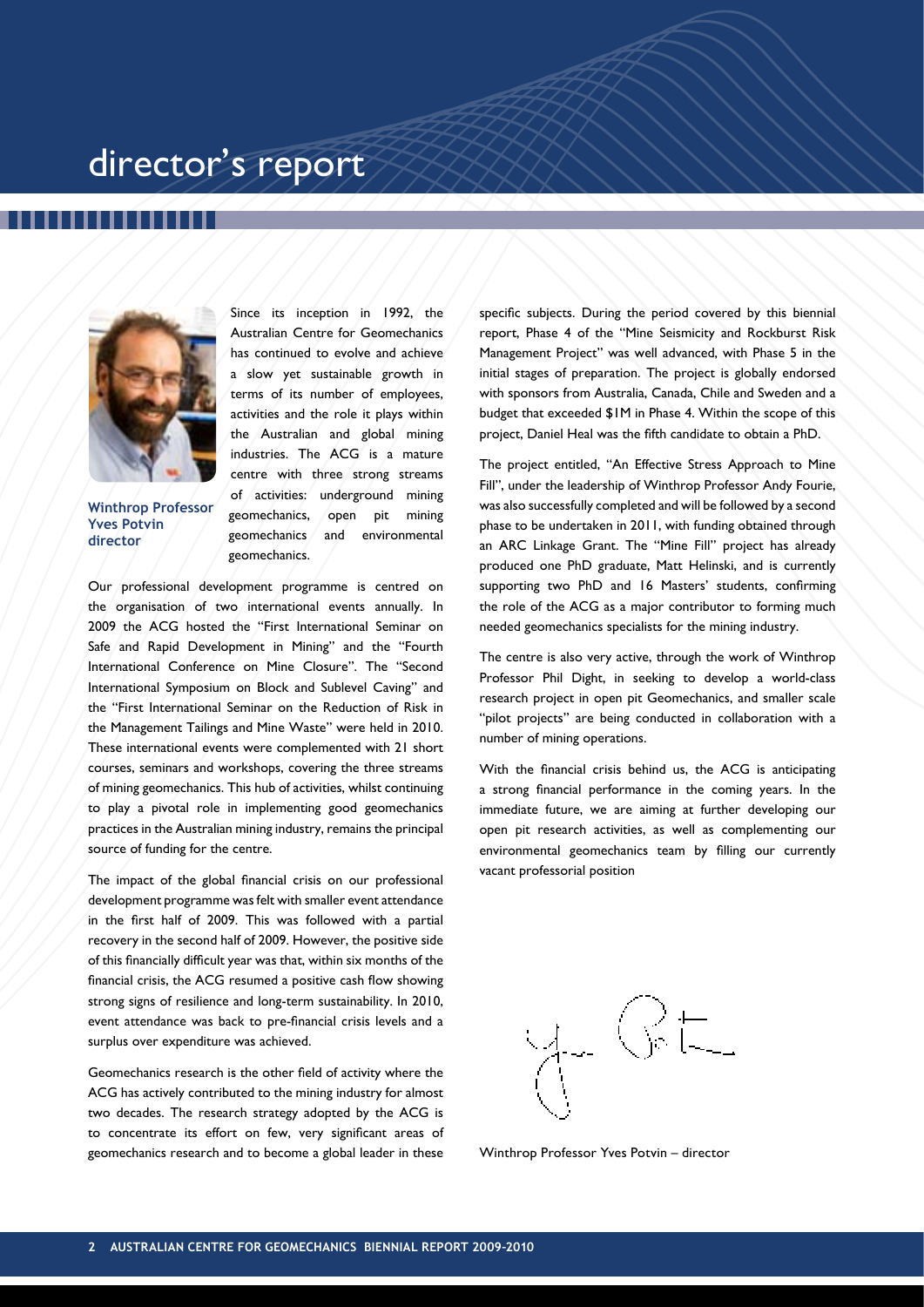## mine seismicity and rockburst risk management project

As the mining industry exploits deeper deposits, mine induced seismicity and rockbursts are becoming more prevalent and the effective management of rockburst risk becomes increasingly important. This is one of the main drivers behind the ACG's Mine Seismicity and Rockburst Risk Management Project.

This high impact project commenced in 1999, with Phase 4 due to be completed at the end of 2011. The overall goal of the project is to develop new and improved methods to analyse, interpret and manage seismicity and its subsequent hazard. This project also focusses on deriving strategic value from seismic data in several areas, with emphasis on the following:

- Determination of dynamic support capacity.
- Interpretation of rock mass degradation, from seismic data.
- Development of analysis techniques for cave mining situations.
- Seismic hazard assessment.

Development of the software MS-RAP has formed part of all the previous phases of the project. The software has proven extremely valuable as both a research tool and a tool for transferring technology to the sponsor sites. During this phase of the project, a major redevelopment of the software was necessary. Hence, MS-RAP v4 is under development.

## **Determination of dynamic support capacity**

The determination of the in situ support capacity of the dynamic support system is largely unknown. This is due to the extremely complex dynamic interaction between the rock mass and the support system under rockbursting conditions. These conditions cannot be reproduced in a laboratory.

Valuable insight was obtained through a comparative study in which data from different laboratory tests and an in situ blast test were compared. This study provided a good relative strength assessment of the in situ performance of seismic system components and provided information for support design.







**Figure 2 Total energy absorption and displacement of reinforcement and surface support dynamically loaded using drop weight tests compiled from data from various sources**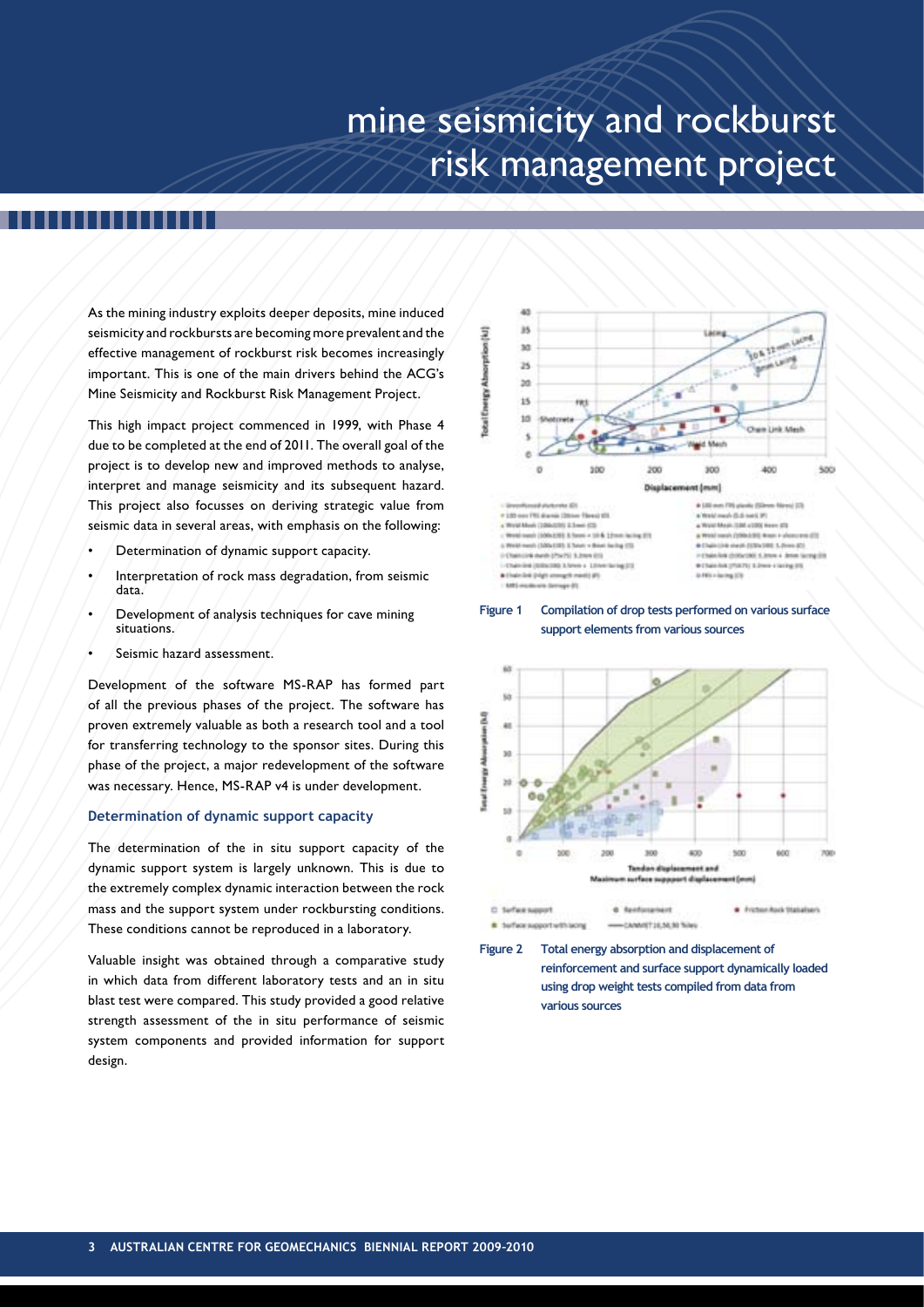## **Interpretation of rock mass degradation, from seismic data**

Rock mass degradation in brittle rock is generally co-seismic and as such the seismicity can be interpreted as a proxy for rock mass degradation/damage. This part of the project investigated the use of different seismic parameters as that can serve as a proxy for rock mass damage. A comparative study between different possible methods was performed by applying it to three different caving databases. It appears that the results from the different methods are generally similar. The direct interpretation of the seismic parameters with respect to an absolute rock mass damage/degradation state does not appear to be achievable. This work, however, forms a component in the tracking of the cave in block cave mining.

## **Development of analysis techniques for cave mining situations**

Seismic data provides a means of tracking the zone of maximum seismic activity, i.e. seismogenic zone. This data has been used, with other data to interpret the cave development over time. Interpretation of the caving process from seismic data is, however, subjective and arbitrary. This project developed a method for tracking the cave development and relating the different seismic character of various zones in the rock mass to different rock mass states. The method combines a threshold seismic rock mass damage parameter with the temporal change in the seismic character of different zones in the rock in order to derive from that an interpretation of the caving state of the rock mass. Although promising results were obtained, further work is necessary to refine the method. The new developments within MS-RAP v4 include the import and analysis of non-seismic data with seismic data.

### **Seismic hazard assessment**

Seismic hazard assessment forms an important part of the software capabilities of MS-RAP. The hazard assessment methods developed in previous phases of the project and implemented into MS-RAP v3 were further developed and refined. Several fundamental changes were made and implemented.





### **Development of MS-RAP v4**

During this period, major effort was invested into the development of the software component. It became necessary to change the development strategy and philosophy for the development of MS-RAP v4. The development strategy changed from a "one size fits all" approach to the development of generic analysis components that can be adapted and altered to enable customisation or development of new analysis methods.

This development strategy change has proven very valuable both from researcher and site user perspectives. From a research point of view, new analysis capabilities were developed that were not previously possible. From a site user point of view, it has proven extremely beneficial as existing analysis methods could easily be adapted to suit specific site conditions better, and in several cases, site specific tools could be built using the generic built-in modules.

Positive feedback about the change in software design philosophy and the changes to the software itself was received from the pre-release users.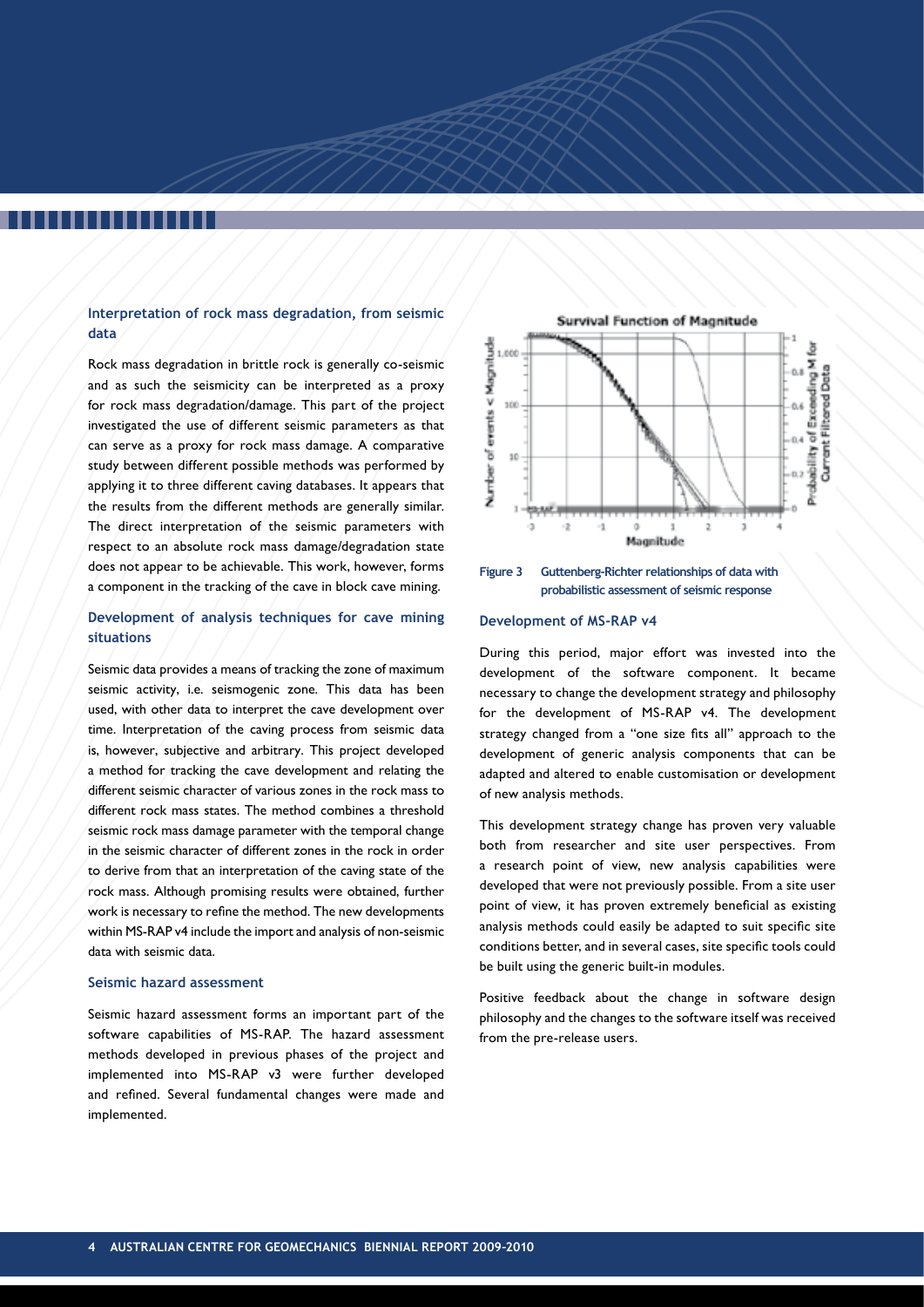





**Figure 4 Tracking the seismogenic zones using seismic density parameters**

## **Phase IV sponsors**

## **Acknowledgements**

Phase IV of this research project is financially supported and assisted by the following sponsors:

Minerals and Energy Research Institute of Western Australia (MERIWA)

## *Major sponsors*

Barrick Gold of Australia Ltd BHP Billiton Nickel West Pty Ltd BHP Billiton Olympic Dam Pty Ltd Independence Gold NL – Lightning Nickel Pty Ltd Luossavaara-Kiirunavaara AB (LKAB)

## *Minor sponsors*

Agnico-Eagle Mines Ltd AngloGold Ashanti Australia Ltd BCD Resources (Operations) NL Codelco Chile, Division El Teniente Gold Fields of Australasia, St Ives Mine Kirkland Lake Gold Inc. MMG Australia Ltd, Golden Grove Operations Newcrest Mining Ltd Newmont Asia Pacific Perilya Ltd, Broken Hill Mine Xstrata Copper Kidd Creek Mine Xstrata Nickel (Cosmos Nickel Project)



Dr Johan Wesseloo Project leader



Paul Harris Software developer



Winthrop Professor Yves Potvin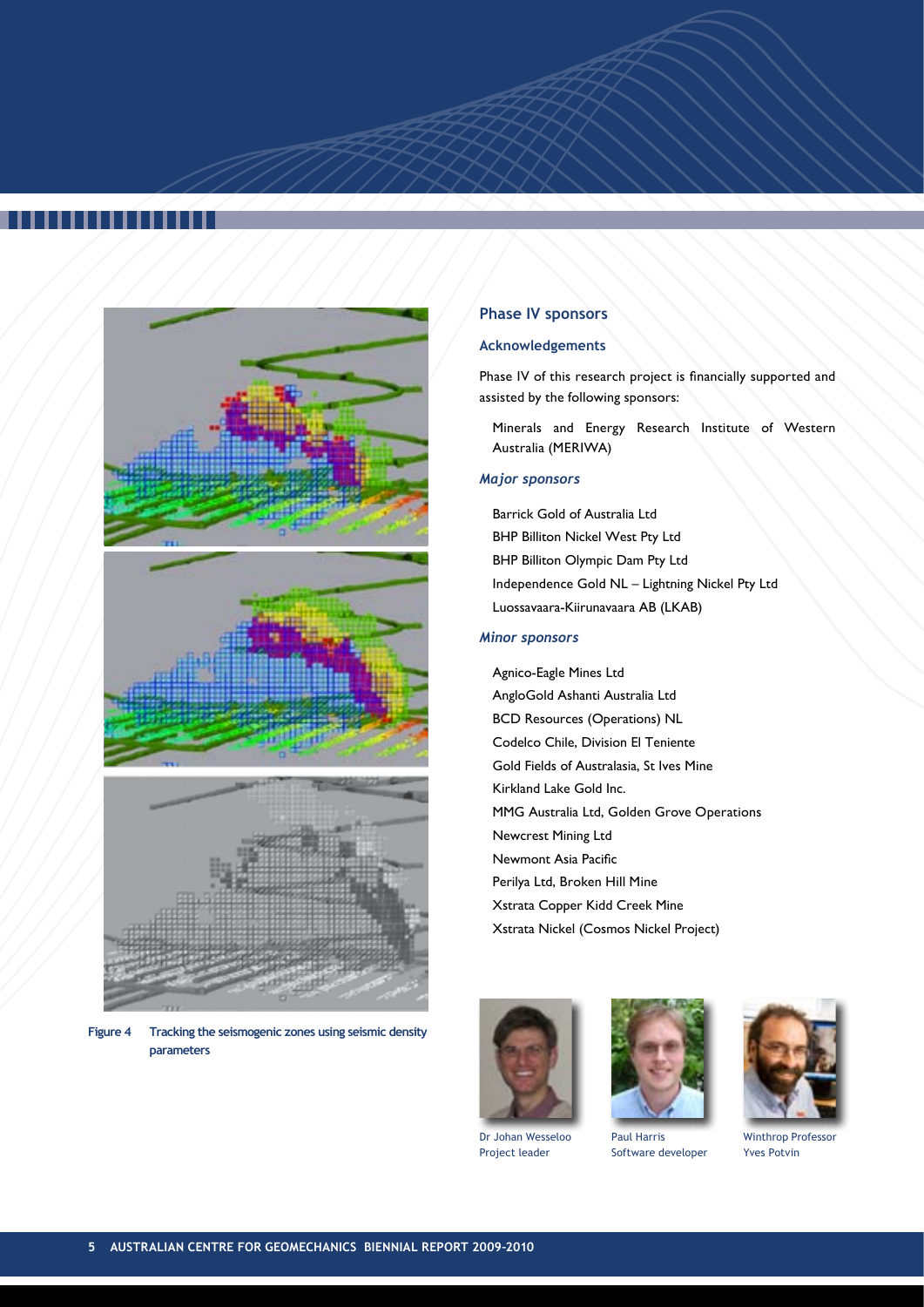## an effective stress approach to mine backfill

## **Phase 1**

Winthrop Professors Andy Fourie and Martin Fahey from The University of Western Australia and Dr Matthew Helinski, research associate, Australian Centre for Geomechanics commenced this research project in 2007. June 2010 marked the completion of the project entitled, "Effective stress approach to mine backfill – Phase 1". This project was very successful, delivering significant outcomes in understanding, as well as conveying this new knowledge to the industry through several journal publications, and in excess of fifteen mining conference papers and magazine articles. In addition to the two Professors who undertook this research, two PhD students and more than 15 final year students also contributed to this project.

The objective of the project was to improve our understanding of the cemented mine backfill deposition process for the purpose of:

- 1. Developing a rational approach for estimating the stress imposed on containment barricades.
- 2. Modifying curing strategies to better reflect in situ curing conditions.

The primary objective of this study was to develop a theory for representing the deposition/consolidation/cementation/ arching that takes place when filling a stope with any hydraulically transported tailings-based fill product, such as hydraulic fill or paste. This was achieved by breaking down the problem into a series of sub-mechanisms, which could be easily characterised in laboratory-based element tests. These mechanisms were then coupled numerically to allow the overall behaviour to be modelled.

The process of consolidation (or the development of effective stress in the fill) is fundamental to the arching mechanism and, consequently, the stress distribution during filling. Therefore, during the early stages of the project, the focus was on understanding the various components of the constitutive model that influence the consolidation of a cementing soil such as cemented mine backfill. In addition to the aspects that influence the consolidation of conventional mine tailings such as state-dependent stiffness and permeability, it was necessary to develop models for representing the development

of stiffness and reduction in permeability as a consequence of cement hydration. Additionally, a new constitutive model for representing the "self-desiccation" mechanism was developed, which is associated with a reduction in pore water pressure due to the volumetric changes that occur during the cement hydration process (Helinski et al., 2007a). All of these mechanisms were combined in a one-dimensional consolidation analysis program called CeMinTaCo (Helinski et al., 2007b).

Using this one-dimensional model it was possible to illustrate some interesting and previously unrecognised phenomena, such as how the combination of a low-permeability cemented backfill and the self desiccation mechanism can actually result in lower pore pressures, i.e. higher effective stress, than would be the case with a high permeability fill, which is counter-intuitive to the conventional consolidation theory. This provided the first insight into reasons for the often-observed low bulkhead stresses in some paste fills.

In parallel with developing CeMinTaCo, an element testing regime that allows the relevant material properties to be characterised was also developed. Specifically, the testwork methodology included a Rowe cell test to determine the behaviour of the material immediately after deposition, and a hydration cell test to determine the evolution of material properties during cement hydration. The Rowe cell is a conventional laboratory element test that relates the material state to stiffness and permeability. The hydration cell test required development of a new apparatus (see Figure 1).

As the distribution of stress in a paste fill mass during filling depends on consolidation and arching onto the stiffer surrounding rock mass, the next step was to develop a model that could adequately assess the arching process. This model was developed using finite element logic in a new program called Minefill-2D (Helinski et al., 2010). To verify the ability of Minefill-2D to represent the consolidation/arching interaction, a series of scale model experiments were carried out using The University of Western Australia's geotechnical centrifuge (Figure 2).

As the timescale of "conventional" consolidation is accelerated in a centrifuge experiment (for the scaled-up version), but cement hydration continues at the same rate, it was not possible to fully couple consolidation, cement hydration and arching in the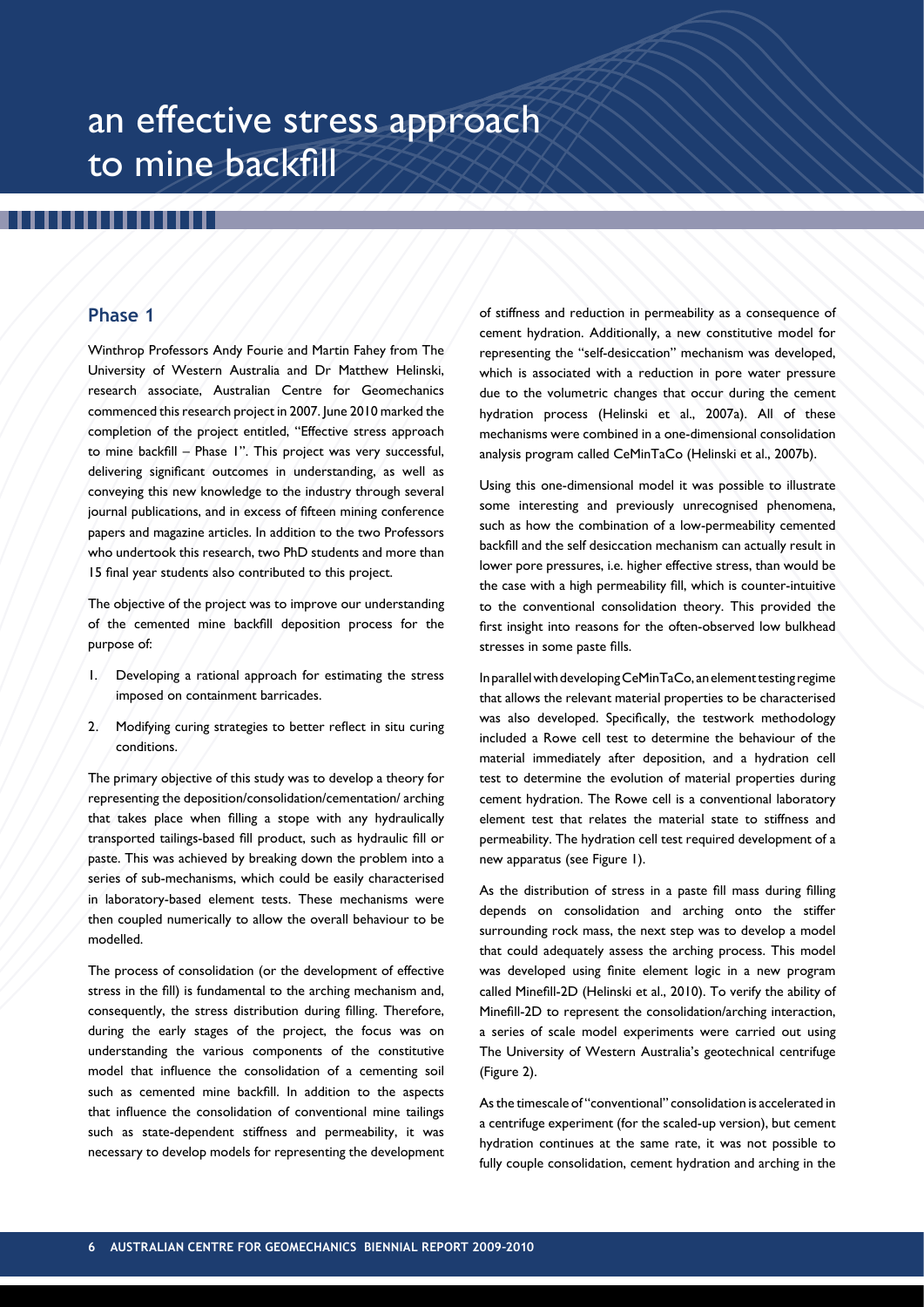

**Figure 1 Schematic showing a hydration cell experimental setup**





**Figure 2 (a) Schematic; (b) photograph of centrifuge experiment**

centrifuge experiment. However, comparison with experimental results showed that conventional consolidation and arching, and their interaction, could be accurately represented using Minefill-2D for both cemented and uncemented materials (Helinski, 2007).

While ongoing verification of the cemented characteristics against element tests indicates the ability of Minefill-2D to adequately represent cement hydration, it was necessary to undertake fullscale field tests to develop confidence in its ability to model the full-scale cemented mine backfill deposition process. These studies were undertaken at Barrick's Kanowna Belle Mine (KB) and Panoramic Resources' Savannah Nickel Mine (SNM). These two sites were selected as KB represents a fine-grained tailings paste, which was expected to be heavily dependent on self-desiccation to achieve consolidation; and SNM, a coarser material with much greater consolidation likely to be achieved prior to cement hydration. The field studies involved both earth pressure cells and piezometers, and comparison between the field experiments and back analysis with Minefill-2D using laboratory-derived material input parameters showed a very good correlation, as presented in Helinski et al. (2011a). These results illustrated that the developed theory provided a good method for representing the cemented mine backfill deposition behaviour.

On the basis of this verification, it was clear that Minefill-2D was the first tool that captures all of the mechanisms that control the cemented mine backfill deposition process. While this provided the first method for estimating the development of effective stress and bulkhead stresses during filling for a specific situation, it also served as a tool for developing and verifying strategies for identifying where it was appropriate to simplify the analysis process and develop rational systems for managing both the bulkhead stability and curing strategies.

An example of this was presented in Fahey et al. (2009), in which an analytical solution was applied that uses the coefficient of consolidation immediately after deposition, and the vertical rate of rise, to characterise the controlling mechanisms in the consolidation process. Once the backfill has been characterised in this manner, i.e. as a consolidating or non-consolidating fill, Table 1 can be used to determine suitable analysis and management strategies. This framework is suitable for managing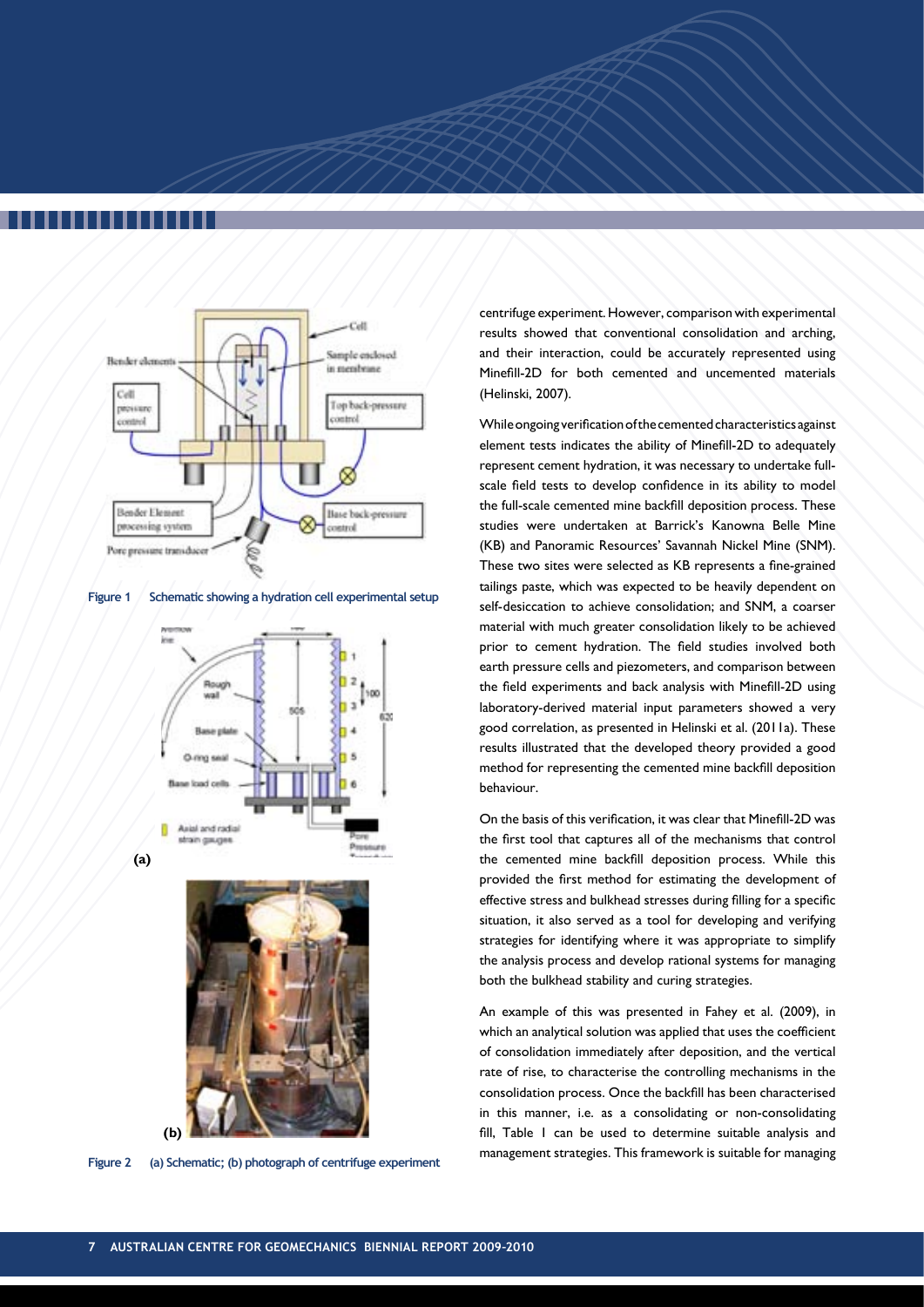the filling process in both paste and hydraulic fill systems.

In this table, the non-dimensional time factor *T* is defined as:

$$
T = \frac{m^2 t}{c_v} = \frac{mH}{c_v}
$$

where  $m$  is the vertical rate of rise,  $c<sub>v</sub>$  is the coefficient of consolidation, *t* is the filling duration, and *H* is the filled height at time *t*.

### **Table 1 Cemented mine backfill framework**

| <b>Consolidating Fill</b>                                                                                                                                  | <b>Non-Consolidating Fill</b>                                                                       |
|------------------------------------------------------------------------------------------------------------------------------------------------------------|-----------------------------------------------------------------------------------------------------|
| (T<1)                                                                                                                                                      | (T > 100)                                                                                           |
| Analysis with mechanical analysis<br>coupled with steady-state seepage<br>induced pore pressures to<br>calculated barricade stresses                       | Analysis requires full coupling of<br>filling, consolidation and cement<br>hydration                |
| Little point in fill rest/cure period                                                                                                                      | Rest/cure period after covering                                                                     |
| after covering barricade because                                                                                                                           | barricades useful to ensure                                                                         |
| of low stresses during initial stages                                                                                                                      | that hydration and, therefore,                                                                      |
| of filling                                                                                                                                                 | consolidation commences                                                                             |
| Manage accumulation of steady                                                                                                                              | Pore pressure good indicator of                                                                     |
| state seepage induced pore                                                                                                                                 | the onset of hydration - manage                                                                     |
| pressure to ensure calculated                                                                                                                              | duration of rest/cure period with                                                                   |
| barricade stress is not exceeded                                                                                                                           | pore pressure monitoring                                                                            |
| Barricade stress sensitive to:<br>Number of drawpoints<br>Flows through drawpoint                                                                          | Barricade stress sensitive to:<br>Binder type and content<br>Mix density<br>Vertical rate of rise   |
| Significant pore water flows<br>through drawpoint expected.<br>Engineered barricade drainage<br>system useful. Potential to erode<br>waste rock barricades | Little water expected to report to<br>barricades, specific wall drainage<br>typically not necessary |
| Effective stress applied to fill<br>material immediately after<br>placement                                                                                | Effective stress not applied to fill<br>until "initial set" of binder                               |
| Application of effective stress                                                                                                                            | Application of effective stress                                                                     |
| during curing independent of mix                                                                                                                           | unique for each mix design and                                                                      |
| design dependent on boundary                                                                                                                               | largely independent of boundary                                                                     |
| conditions, i.e. vertical rate of rise                                                                                                                     | conditions, i.e. vertical rate of rise                                                              |
| and drawpoint configuration                                                                                                                                | and drawpoint configuration                                                                         |
| Considerable volumetric                                                                                                                                    | Little volumetric compression                                                                       |
| compression during filling                                                                                                                                 | during filling                                                                                      |

## **Phase 2**

Phase 2 of this project is funded as an ARC Linkage Project and the industry sponsors are Barrick Gold of Australia Ltd and Panoramic Resources Ltd. This phase involves an increased focus on field testing, as well as the development of a threedimensional numerical model to allow the three-dimensional aspects of a typical stope to be taken into account in the modelling. Field testing will utilise a variety of instrumentation regimes to carry out a series of field-based sensitivity studies. The field studies will focus on measuring the evolution of stress and pore pressure during filling as well as post-fill coring of fill masses, to compare the characteristics of the recovered core with the characteristics of quality-control laboratory testwork. It will provide our project sponsors with calibrated, site-specific information that may allow reductions in the cement content of the pastefill, and shortened cycle times by allowing earlier exposure of filled stopes.

*Article references are available on request.*

### **Acknowledgements**

Phase I (ACG Effective stress approach to mine backfill) of this research project is financially supported by:

Phase 2 (UWA Effective stress approach to mine backfill) of this research is financially supported by:



Andy Fourie



Research fellow



Winthrop Professor Martin Fahey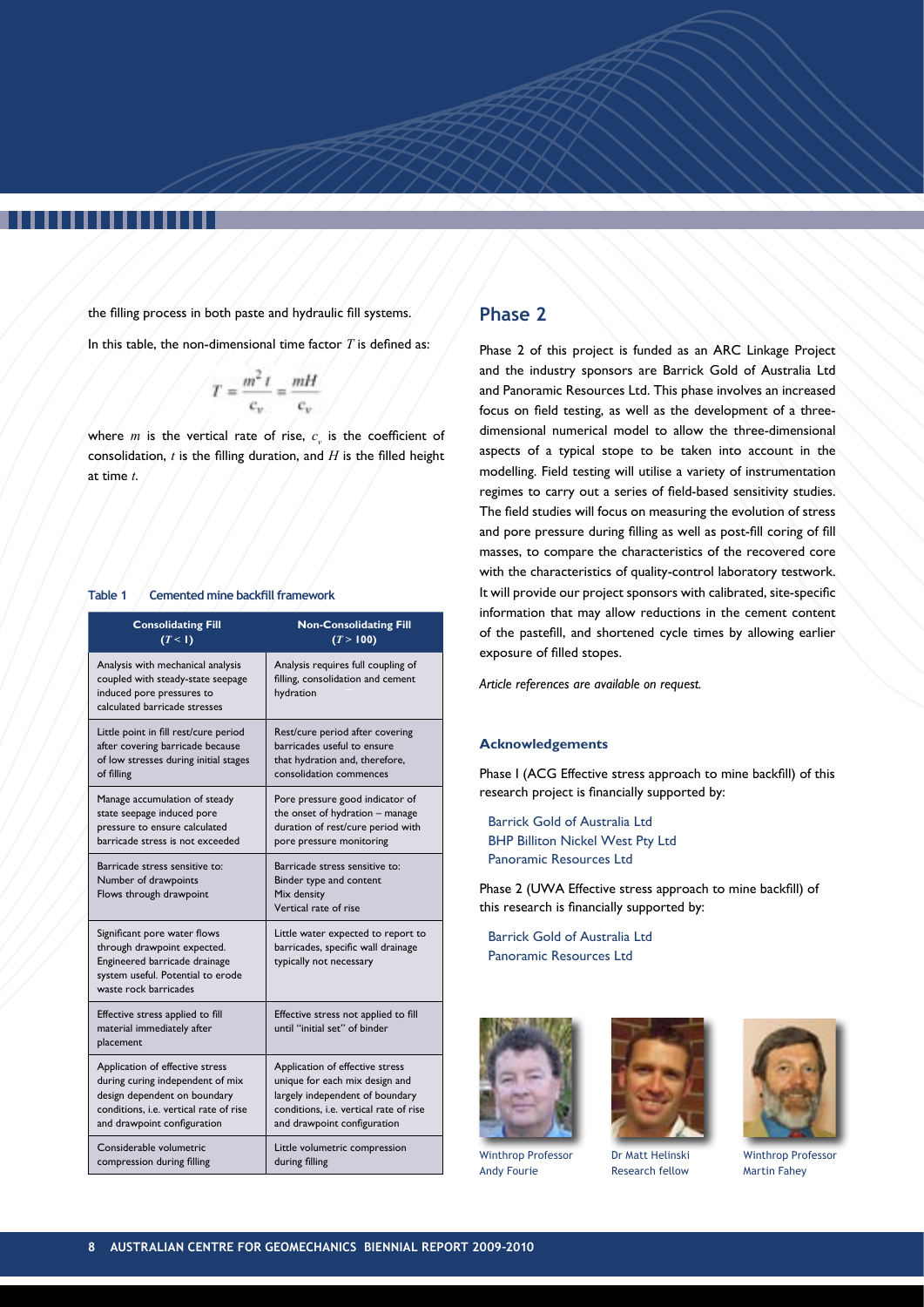## geomechanics education and training courses

During 2009 and 2010, the ACG's further training and education programme attracted a substantial number of mining professionals. As a leading provider of specialist and advanced training and education for mining personnel and geotechnical practitioners in mining and environmental geomechanics, the ACG successfully supported industry to reach their business and training objectives. More than 1200 mining personnel attended ACG events during 2009 and 2010 (see graph).

## **ACG event attendances 1993–2010**



**Year**

## **| the ACG's**Geomechanics training and education **PLATFORM**

**provides a solid base for the** 

**TRANSFER OF TECHNOLOGICAL** developments and Practices **based on knowledge gathered from local and international sources**

## 2009 EVENTS

Managing Seismic Risk in Mines Short Course Perth, Western Australia, 24 March 2009

Practical Rock Mechanics Course Perth, Western Australia, 25–26 March 2009

First International Seminar on Safe and Rapid Development Mining Perth, Western Australia, 6–7 May 2009

CSIRO Automation Concepts in Mining Development Headings Workshop Perth, Western Australia, 4 May 2009

International Forum on Development Productivity Perth, Western Australia, 5 May 2009

Geotechnical Engineering in Open Pit Mines Seminar Brisbane, Queensland, 9-11 June 2009

CSIRO Open Pit Mining Geomechanics Research Applications Seminar Brisbane, Queensland, 12 June 2009

Blasting for Stable Slopes Short Course Perth, Western Australia, 14-15 July 2009

Fourth International Conference on Mine Closure Perth, Western Australia, 9–11 September 2009

Applying Numerical Models to Mining Problems: Theory and Case Studies Seminar Perth, Western Australia, 14–15 October 2009

Mine Backfill Seminar Perth, Western Australia, 10 November 2009

Advanced Ground Support in Underground Mining Course Perth, Western Australia, 11–13 November 2009

Practical Soil Mechanics in Mining Short Course Perth, Western Australia, 1 December 2009

Tailings Management for Operators Seminar Perth, Western Australia, 2–3 December 2009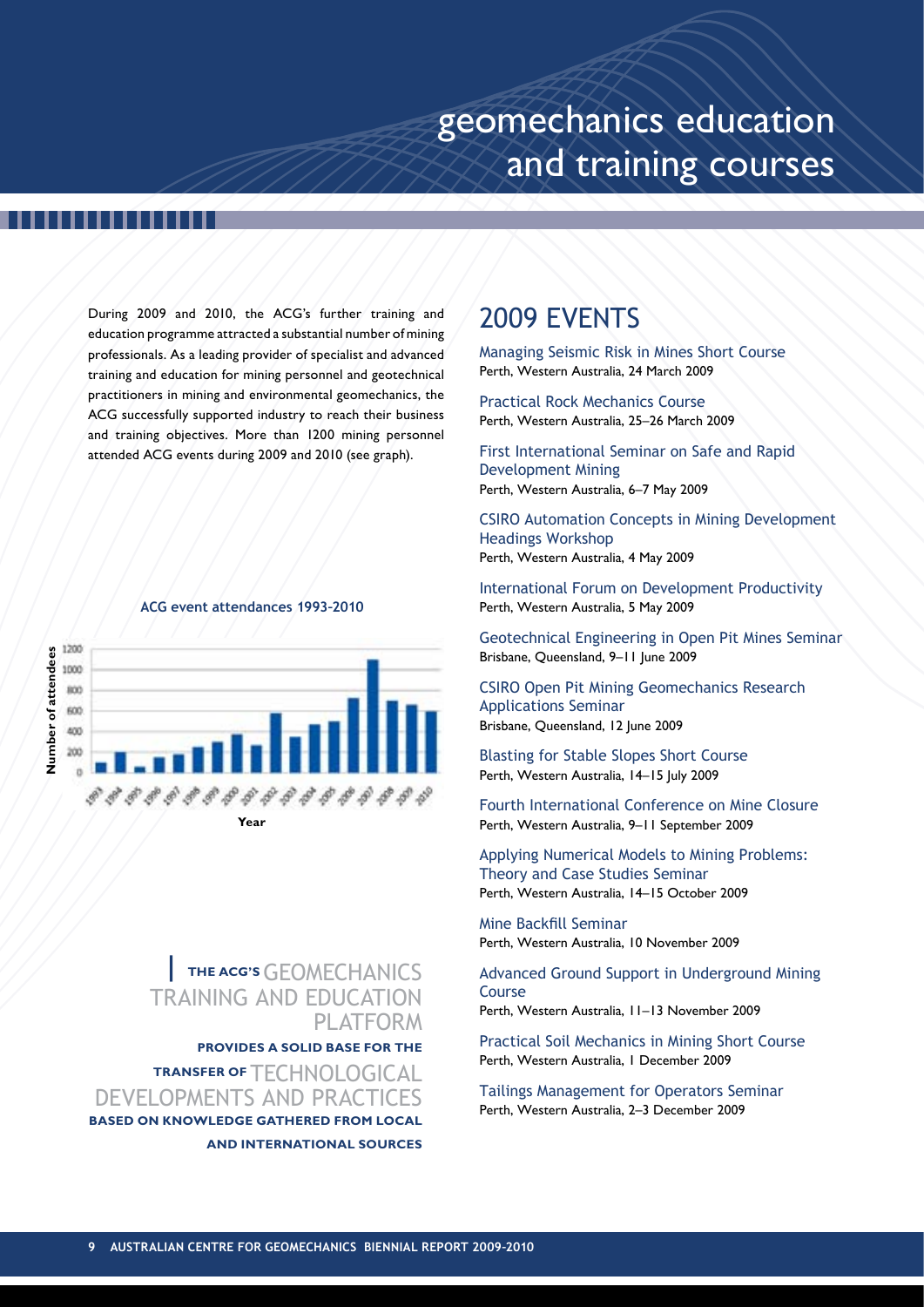## ,,,,,,,,,

## 2010 EVENTS

Practical Rock Mechanics in Mining Short Course Perth, Western Australia, 24–25 March 2010

Preconditioning Workshop Perth, Western Australia, 19 April 2010

Second International Symposium on Block and Sublevel Caving Perth, Western Australia, 20–22 April 2010

Environmental Geochemistry of Mine site Pollution – An Introduction, Short Course Perth, Western Australia, 26–27 May 2010

Advanced Application of Seismology in Mines Short Course Perth, Western Australia, 8–11 June 2010

Mining in Saprolites Workshop Perth, Western Australia, 26 July 2010

Open Pit Rock Mass Modelling Seminar Perth, Western Australia, 29-30 July 2010

Ground Support in Mining (basic level) Short Course Perth, Western Australia, 25–27 August 2010

Managing Tailings and Waste Rock Drainage – Quality and Quantity Workshop Perth, Western Australia, 28 September 2010

First International Seminar on the Reduction of Risk in the Management of Tailings and Mine Waste Perth, Western Australia, 29 September – 1 October 2010

Blasting for Stable Slopes Short Course Perth, Western Australia, 17–19 November 2010

## ON THE HORIZON

## **Fourth International Seminar on Strategic versus Tactical Approaches in Mining**

*Perth, Western Australia, 8–10 November 2011*

Since 2005, this series of international seminars on strategic versus tactical issues in mining has been well attended by senior mining professionals and managers in Australia, South Africa and Canada. The ACG is pleased to bring this innovative and highly topical seminar back to Perth.

**www.strategic2011.com**

## **Sixth International Seminar on Deep and High Stress Mining**

*Perth, Western Australia, 27–29 March 2012*

The ACG is delighted to bring Deep Mining 2012 back to Perth. The main objective of this seminar series is to document and disseminate the latest experiences and state-of-the-art technologies in the challenging and evolving area of deep and high stress mining.

**www.deepmining2012.com**

## **Seventh International Conference on Mine Closure** *Brisbane, Queensland, 24–28 September 2012*

The mine closure conference series is a well recognised international forum that puts technical excellence first. These events provide industry professionals committed to responsible and sustainable mining with a unique opportunity to interact with their counterparts from different countries.

**www.mineclosure2012.com**

## **Seventh International Symposium on Ground Support in Mining and Underground Construction** *Australia, 2013*

This symposium will bring together the top academics, operators and technology developers to share information about innovative ground support strategies, processes and products to help maintain a competitive advantage.

**www.groundsupport2013.com**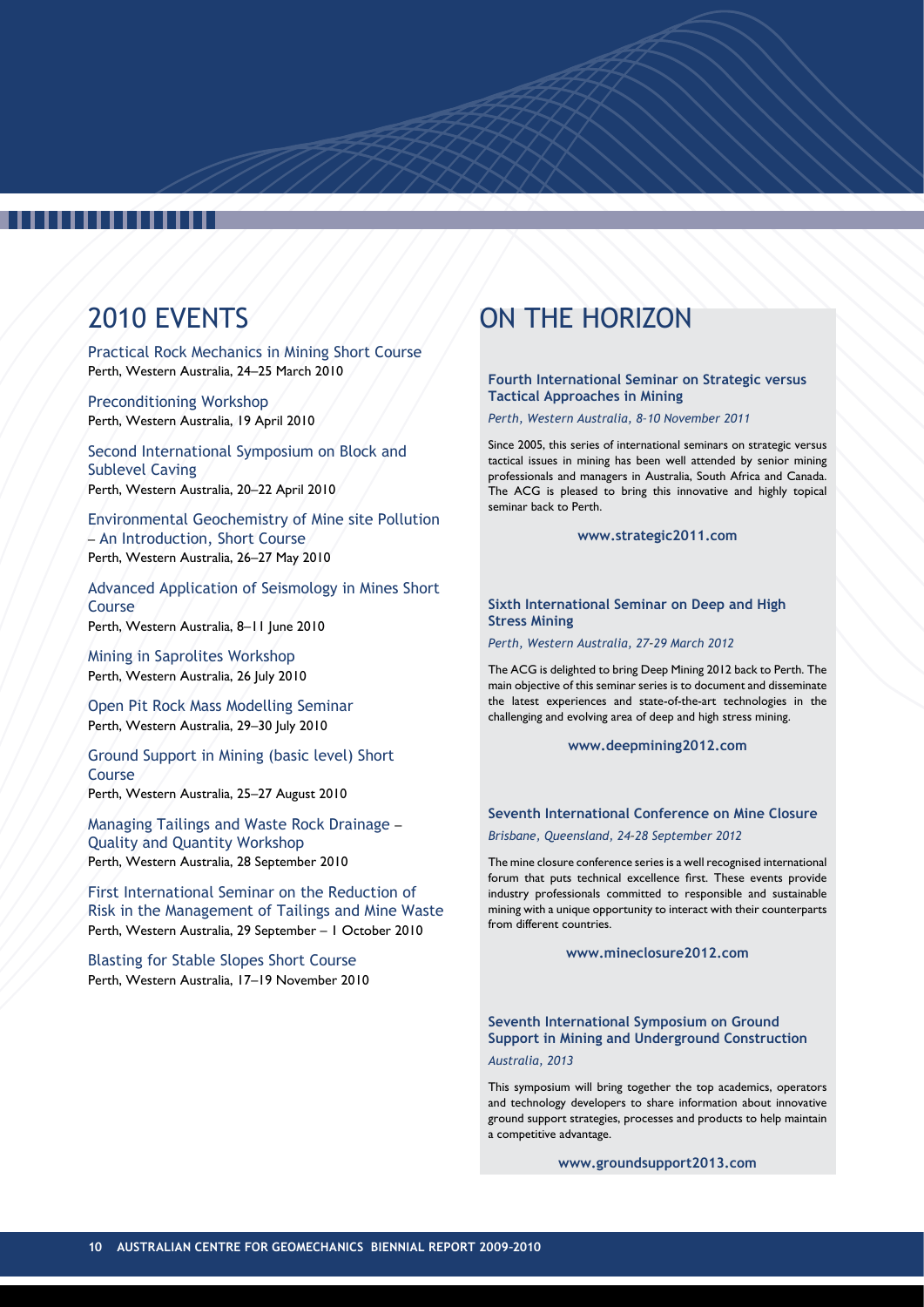## associated international events

The ACG has more than 10 years experience in hosting international mining events throughout Australia that have regularly attracted over 150 local and international mining professionals. Our dedicated team of event organisers is skilled and trained to manage and coordinate all aspects of international events including: delegate registration, marketing and promotion, abstract and paper generation, venue coordination, sponsorship, committee, programme development etc.

The ACG also has a dedicated publication team that produces peer-reviewed proceedings for our symposia and conferences. This work is undertaken in-house where we can ensure that the high standard of the publication is maintained. Our team works in close collaboration with the proceedings editors, organising committees, paper authors and reviewers, and printers.

Our team has been instrumental in initiating many highly acclaimed series of international mining conferences, symposia and seminars that are held either annually or regularly throughout the world. In close collaboration with leading mining universities such as The University of Witwatersrand, South Africa, the University of Toronto, Canada, and the Pontificia Universidad Católica, Chile, the ACG is pleased to have been the founding body and/or key collaborator for the following event series:

- >> International Conference on Mine Closure
- >> International Seminar on Deep and High Stress Mining
- >> International Seminar on Paste and Thickened **Tailings**
- >> International Seminar on the Reduction of Risk in the Management of Tailings and Mine Waste
- >> International Seminar on Safe and Rapid Development Mining
- >> International Seminar on Strategic versus Tactical Approaches in Mining
- >> International Seminar on Surface Support Liners: Thin-Sprayed Liners, Shotcrete and Mesh
- >> International Southern Hemisphere Rock Mechanics Symposia

For the majority of these events, the ACG has produced technical, peer-reviewed event proceedings that can assist industry personnel to maintain and develop their skills, knowledge and capabilities.

During 2009–2010, the following ACG associated events were held:

## **2009**

>> 12th International Seminar on Paste and Thickened Tailings, Chile

## **2010**

- >> 5th International Seminar on Deep and High Stress Mining, Chile
- >> 5th International Conference on Mine Closure, Chile
- >> 13th International Seminar on Paste and Thickened Tailings, Canada

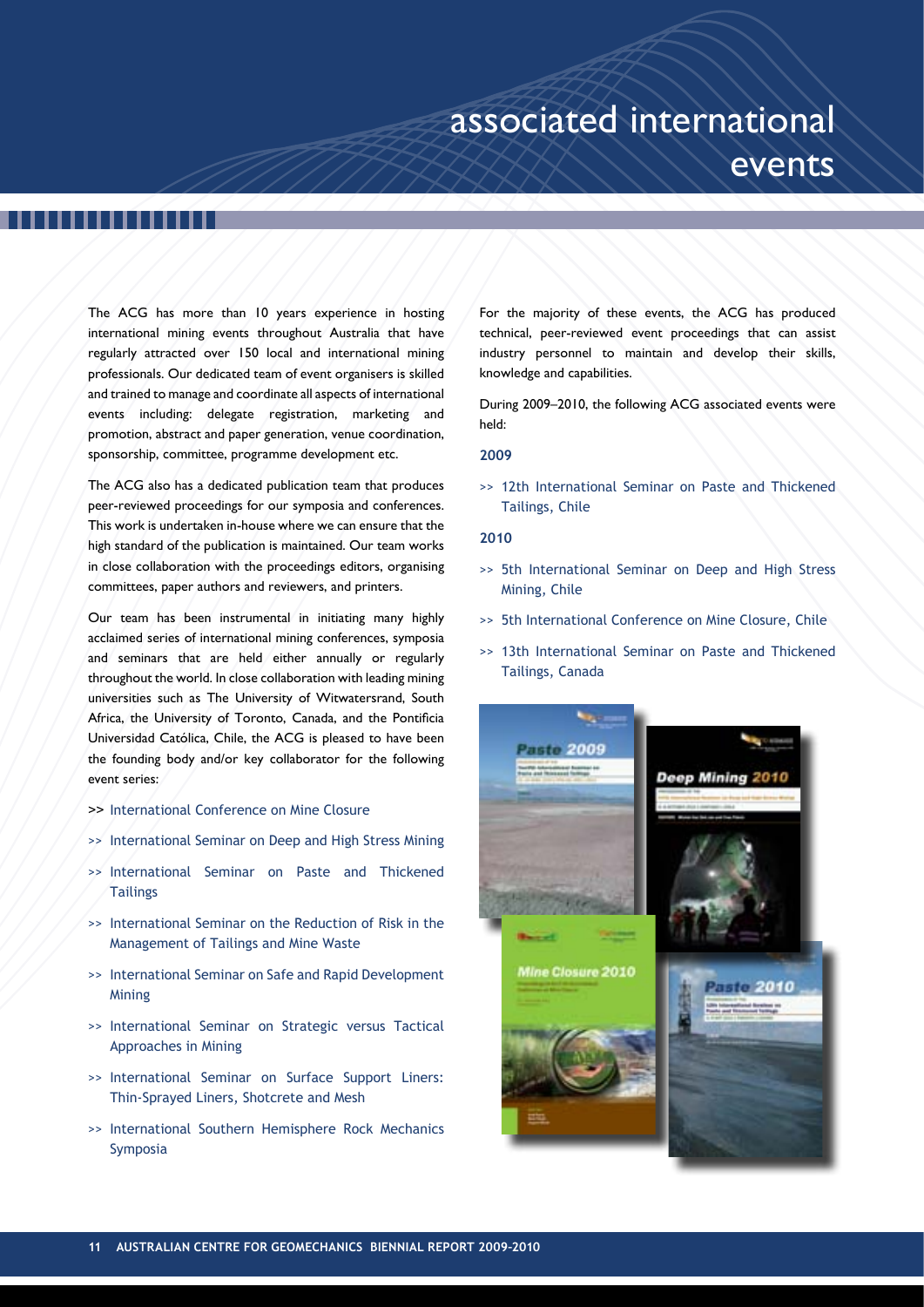## financial statement 2009–2010

## **Balance Sheet as at 31 December 2010**

|                                | 2010      | 2009      | 2008      |
|--------------------------------|-----------|-----------|-----------|
|                                | A\$       | A\$       | A\$       |
| Cash                           | 1,278,143 | 1,191,089 | 1,330,727 |
| Receivables                    | 21,440    | 41,700    | 4,036     |
| Total current assets           | 1,299,583 | 1,232,789 | 1,334,763 |
| Plant and equipment            | 69,971    | 70,357    | 71,435    |
| Total non-current assets       | 69,971    | 70,357    | 71,435    |
| <b>Total assets</b>            | 1,369,554 | 1,303,146 | 1,406,198 |
| Creditors and borrowings       | 419       | 53,765    | 1,630     |
| Provisions (leave liabilities) | 183,692   | 172,649   | 208,723   |
| Total current liabilities      | 184,111   | 226,414   | 210,353   |
| Net assets                     | 1,185,443 | 1,076,732 | 1,195,845 |
| Shareholder's equity           |           |           |           |
| Partner contributions          | 243,980   | 243,980   | 243,980   |
| Retained profits/acc (losses)  | 941,463   | 832,752   | 951,865   |
| Total shareholder's equity     | 1,185,443 | 1,076,732 | 1,195,845 |

The balance sheet should be read in conjunction with the accompanying notes.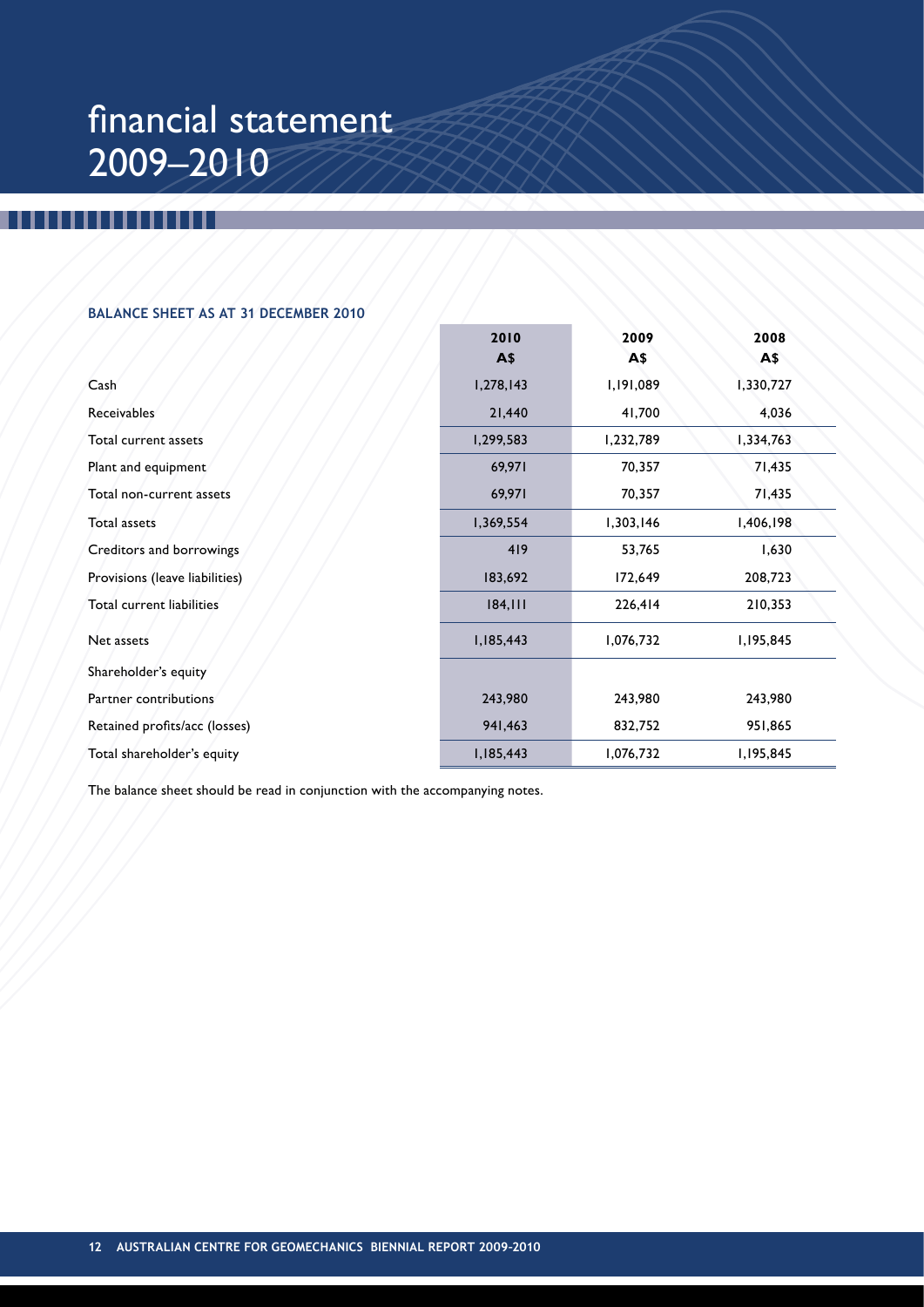H

## **Profit and Loss for the Year Ended 31 December 2010**

|                                                 | 2010         | 2009        | 2008       |  |
|-------------------------------------------------|--------------|-------------|------------|--|
|                                                 | A\$          | A\$         | A\$        |  |
| Income                                          |              |             |            |  |
| Affiliate membership fees                       | 71,000       | 86,000      | 72,000     |  |
| Project administration                          | 76,779       | 65,445      | 106,409    |  |
| Project income - staff time                     | 148,835      | 119,400     | 194,623    |  |
| Project income - reimbursements                 | 125,724      | 6,731       | 13,311     |  |
| Event fees and sponsorships                     | 997,714      | 843,726     | 884,862    |  |
| Publications and training materials             | 119,462      | 113,542     | 208,189    |  |
| Publications sponsorships                       | 55,438       | 27,530      | 0          |  |
| Government grants                               | $\Omega$     | 0           | 30,000     |  |
| Interest                                        | 12,010       | 19,528      | 16,077     |  |
| UWA student and research allocation             | 47,000       | 41,000      | 59,557     |  |
| Industry funded special projects                | 47,985       | 5,849       | 78,605     |  |
| <b>Total income</b>                             | 1,701,947    | 1,328,751   | 1,663,633  |  |
|                                                 |              |             |            |  |
| <b>Expenses</b>                                 |              |             |            |  |
| Personnel                                       | 879,232      | 877,007     | 914,142    |  |
| Personnel - relocation expenses                 | <sup>0</sup> | 0           | $\Omega$   |  |
| Provisions - personnel                          | 183,692      | 172,649     | 208,723    |  |
| Office space incl. furniture and computers      | 3,107        | 3,668       | 42,948     |  |
| Project and contract related expenses           | 133,312      | 47,936      | 8,633      |  |
| Events, training and royalties                  | 455,719      | 355,237     | 448,680    |  |
| Travel, conferences and MV allowances           | 20,996       | 26,380      | 24,960     |  |
| Operating overheads incl. printing              | 67,288       | 72,428      | 90,390     |  |
| Professional services                           | 12,000       | 12,000      | 18,000     |  |
| Depreciation                                    | 13,663       | 15,361      | 12,258     |  |
| Loss on trade-in of vehicle                     | 8,478        | 17,132      | 29,321     |  |
| Printing of books                               | $\Omega$     | 0           | 0          |  |
| Student related expenses incl. special projects | 1,675        | 71,073      | 19,798     |  |
| <b>Total expenses</b>                           | 1,779,162    | 1,670,871   | 1,817,853  |  |
| Net profit (loss)                               | $-77,215$    | $-342, 120$ | $-154,220$ |  |
| Opening retained earnings                       | $-116,566$   | 225,554     | 379,774    |  |
| <b>Closing retained earnings</b>                | $-193,781$   | $-116,566$  | 225,554    |  |

The profit and loss account should be read in conjunction with the accompanying notes.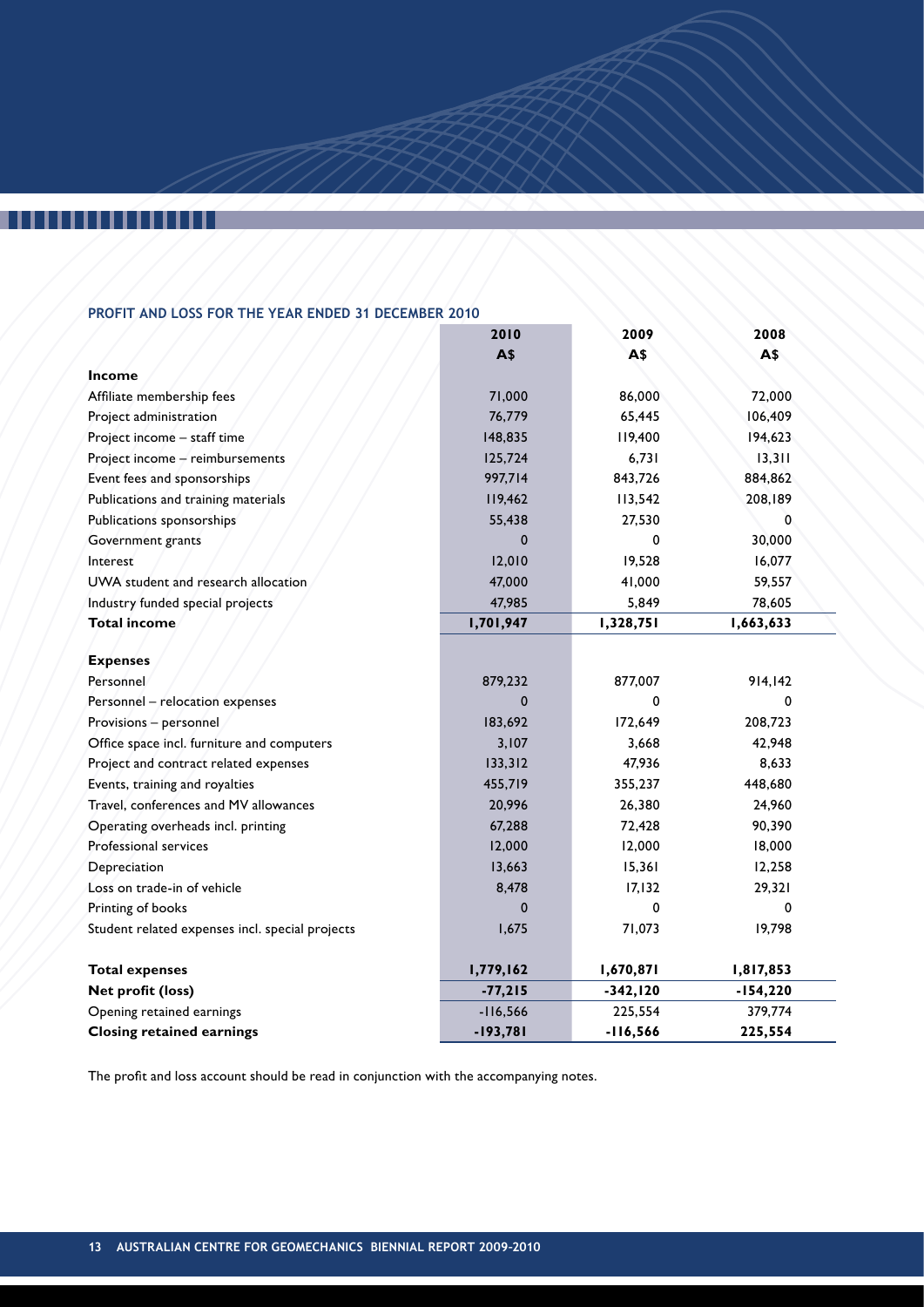## financial statement 2009–2010

## **Statement of Cashflows** Year Ended 31 December 2010

|                                                    | 2010<br>A\$  | 2009<br>A\$  | 2008<br>A\$  |
|----------------------------------------------------|--------------|--------------|--------------|
| Cash flow from operating activities                |              |              |              |
| Receipts from customers                            | 1,710,197    | 1,309,632    | 1,651,420    |
| Payments to suppliers and employees                | $-1,626,675$ | $-1,451,666$ | $-1,566,985$ |
| Government grants                                  | 0            | 0            | 0            |
| Interest received                                  | 12,010       | 19,528       | 16,077       |
| Net cash flows from/(used in) operating activities | 95,532       | $-122,506$   | 100,512      |
| Cash flows from investing activities               | 0            | 0            | 0            |
| Acquisitions of plant and equipment                | $-8,478$     | $-17,132$    | $-29,321$    |
| Net cash flows from/(used in) investing activities | $-8,478$     | $-17,132$    | $-29,321$    |
| Cash flows from financing activities               |              |              |              |
| Partners contributions                             | 0            | 0            | 0            |
| Net cash flows from (used in) financing activities | $\mathbf 0$  | 0            | $\mathbf 0$  |
| Net increase/(decrease) in cash held               | 87,054       | $-139,638$   | 71,191       |
| Add: Opening cash brought forward                  | 1,191,089    | 1,330,727    | 1,259,536    |
| Closing cash carried forward                       | 1,278,143    | 1,191,089    | 1,330,727    |

The statement of cash flows should be read in conjunction with the accompanying notes.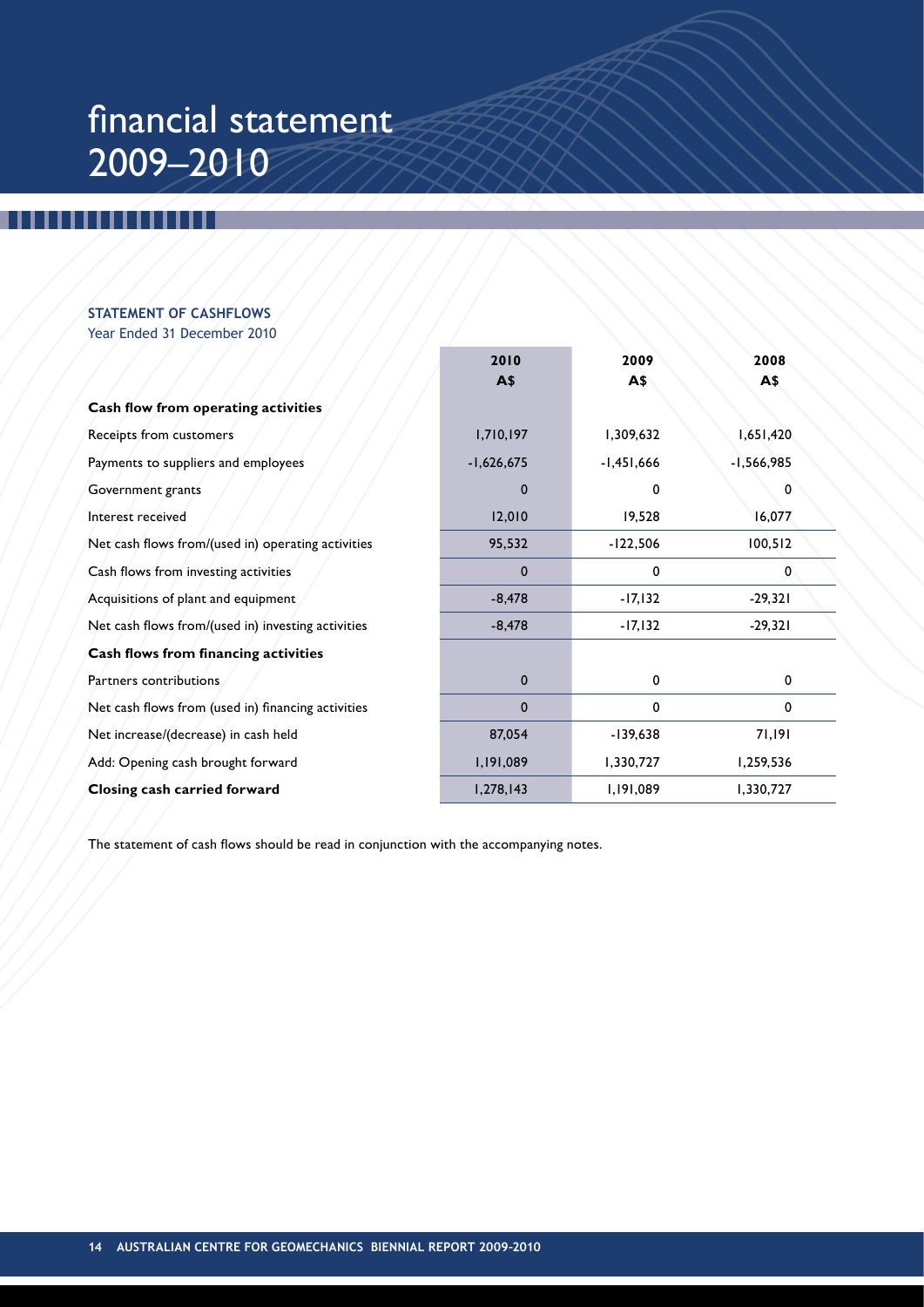## **Notes to and forming part of the financial statements at 31 December 2010**

### Summary of Significant Accounting Policies

The financial statements have been prepared in accordance with the historical cost convention. Cost in relation to assets represents the cash amount paid or the fair value of the asset given in exchange.

The financial statements have been made out in accordance with applicable accounting standards.

The accounting policies adopted are consistent with those of the previous year unless otherwise specified.

(a) Depreciation

Depreciation is provided on a straight line basis on all tangible fixed assets, other than freehold land, at rates calculated to allocate their cost or valuation less estimated residual value, against the revenue derived over their estimated useful lives.

As of 2007, in line with The University of Western Australia's policies, equipment purchases of less than \$5,000 in value are no longer recorded as an asset. The at cost plant and equipment value was amended accordingly in 2008.

(b) Income Tax

Tax effect accounting procedures are not applied as the Australian Centre for Geomechanics is a tax free research and education centre run on a not for profit basis.

(c) Income Recognition

Government grants are recorded as income when received.

Membership fees are recognised as income in line with the membership period covered in the subscription.

(d) Employee Entitlements

Provision is made for long service leave and annual leave estimated to be payable to employees on the basis of statutory and contractual requirements. Vested entitlements are classified as current and non-current liabilities.

The contributions made to superannuation funds by the entity are charged against profit.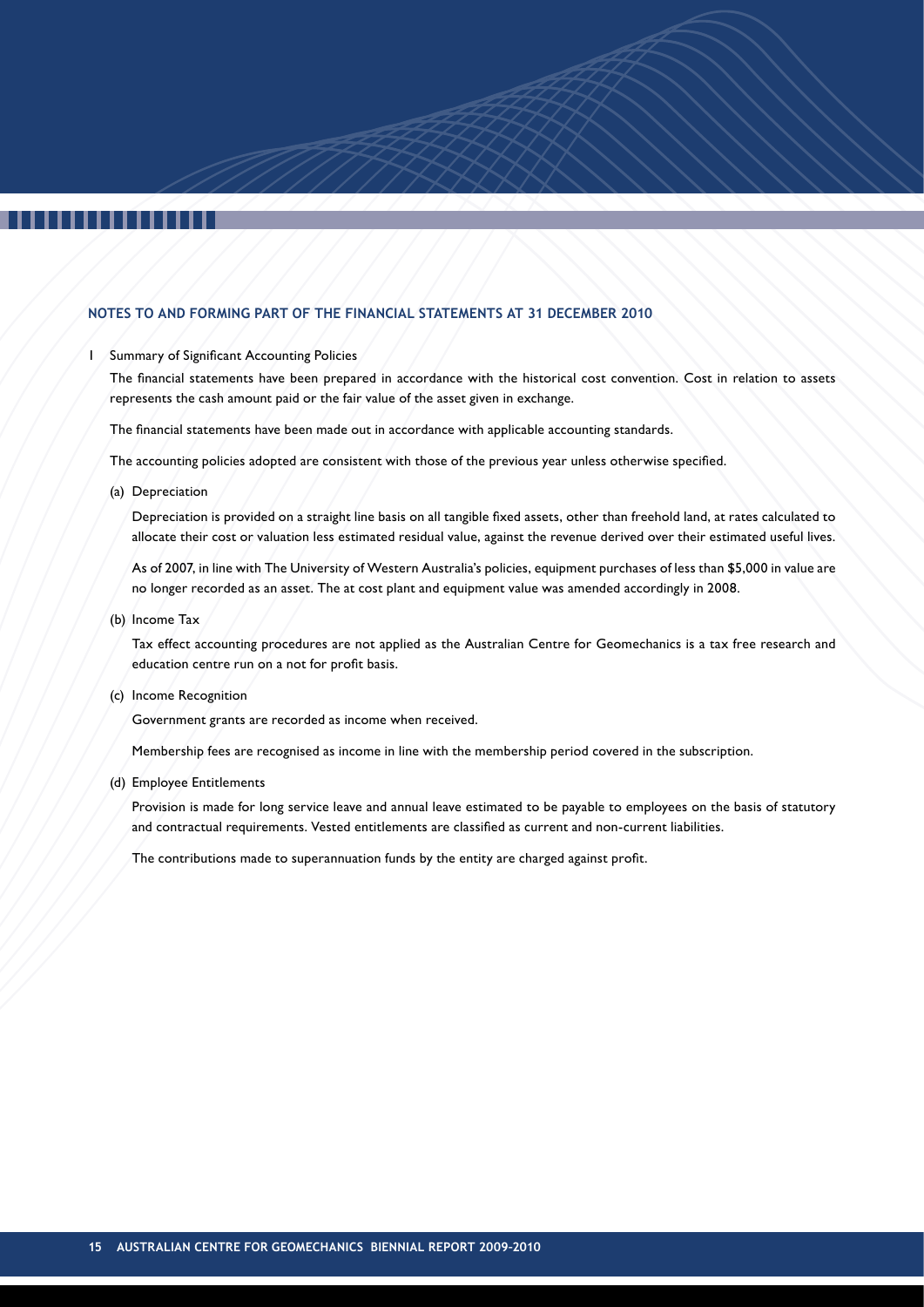## financial statement 2009–2010

## **Notes to and forming part of the financial statements at 31 December 2010 (continued)**

|    |                                                                                                               | 2010<br><b>A\$</b> | 2009<br>A\$ | 2008<br>A\$ |
|----|---------------------------------------------------------------------------------------------------------------|--------------------|-------------|-------------|
| 2  | <b>Operating Profit/(Loss)</b>                                                                                |                    |             |             |
| a. | The operating profit/(loss) before income tax is arrived<br>at after charging/(crediting) the following items |                    |             |             |
|    | Depreciation - plant and equipment                                                                            | 13,663             | 15,361      | 12,258      |
|    | Provision for employee entitlements                                                                           | 183,692            | 172,649     | 208,723     |
| b. | Included in the operating profit/(loss) are the following<br>items of operating revenue                       |                    |             |             |
|    | Affiliate membership fees                                                                                     | 71,000             | 86,000      | 72,000      |
|    | Industry funding environmental position                                                                       | $\Omega$           | 0           | $\Omega$    |
|    | Industry funding special projects and reimbursements                                                          | 173,709            | 12,580      | 78,605      |
|    | Project administration and staff time                                                                         | 225,614            | 184,845     | 314,343     |
|    | Course fees and sponsorships                                                                                  | 997,714            | 843,726     | 884,862     |
|    | Publications and training materials                                                                           | 119,462            | 113,542     | 208,189     |
|    | Interest - other persons/corporations                                                                         | 12,010             | 19,528      | 16,077      |
|    | Profit on sale of vehicles                                                                                    | 0                  | $\Omega$    | 0           |
|    | Publications contracts and sponsorships                                                                       | 55,438             | 27,530      | $\Omega$    |
|    | UWA student and research allocation                                                                           | 47,000             | 41,000      | 59,557      |
|    | Government grants                                                                                             | $\mathbf{0}$       | $\mathbf 0$ | 30,000      |
|    | Total revenue                                                                                                 | 1,701,947          | 1,328,751   | 1,663,633   |
| 3  | <b>Receivables</b>                                                                                            |                    |             |             |
|    | Other debtors                                                                                                 | 21,440             | 41,700      | 4,036       |
|    | Partners receivables                                                                                          | $\mathbf 0$        | 0           | $\Omega$    |
|    | Total receivables                                                                                             | 21,440             | 41,700      | 4.036       |
| 4  | <b>Plant and Equipment</b>                                                                                    |                    |             |             |
|    | At cost                                                                                                       | 103,905            | 101,106     | 96,839      |
|    | Provision for depreciation                                                                                    | $-33,934$          | $-30,749$   | $-25,404$   |
|    | Total plant and equipment                                                                                     | 69,971             | 70,357      | 71,435      |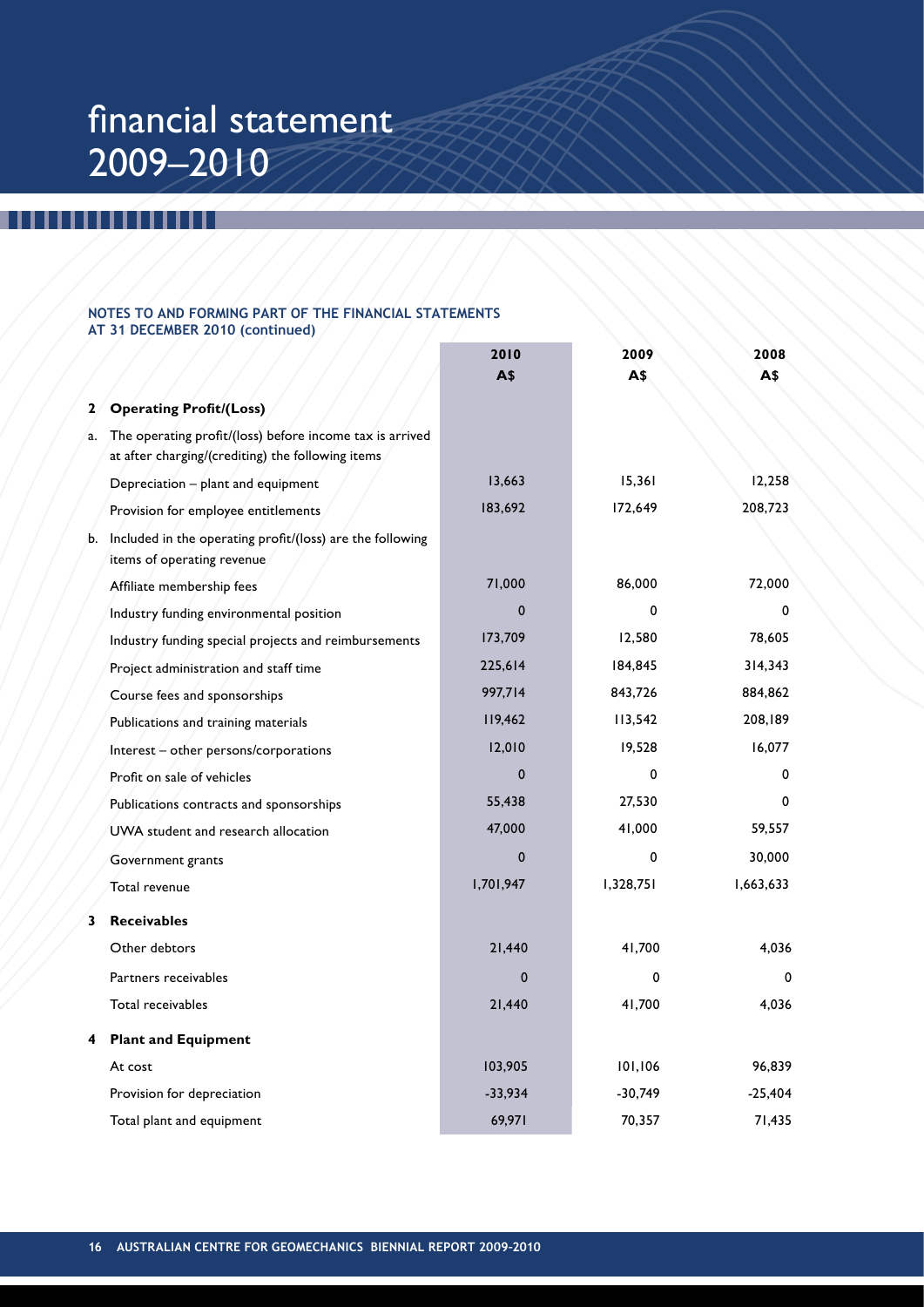## ,,,,,,,,,

## **Notes to and forming part of the financial statements at 31 December 2010 (continued)**

|    |                                                                                          | 2010<br><b>A</b> \$ | 2009<br>A\$ | 2008<br>A\$ |
|----|------------------------------------------------------------------------------------------|---------------------|-------------|-------------|
| 5. | <b>Creditors and Borrowings (current)</b>                                                |                     |             |             |
|    | Trade creditors and accruals                                                             | 419                 | 53,765      | 1,630       |
| 6  | <b>Provisions (current)</b>                                                              |                     |             |             |
|    | Employee entitlements                                                                    | 183,692             | 172,649     | 208,723     |
| 7  | <b>Partner Contributions</b>                                                             |                     |             |             |
|    | CSIRO opening/closing balance                                                            | 60,320              | 60,320      | 60,320      |
|    | WA School of Mines opening/closing balance                                               | 60,320              | 60,320      | 60,320      |
|    | UWA Geomechanics opening/closing balance                                                 | 60,320              | 60,520      | 60,520      |
|    | <b>UWA Geology</b>                                                                       | 60,320              | 60,320      | 60,320      |
|    | DMP* (previously DolR) opening/closing balance<br>* contribution mainly provided in-kind | 2,500               | 2,500       | 2,500       |
|    | Total partner contributions                                                              | 243,980             | 243,980     | 243,980     |
| 8  | <b>Statement of Cash Flows</b>                                                           |                     |             |             |
|    | Reconciliation of net profit/(loss) to the net cash flow<br>from operations              |                     |             |             |
|    | Net profit/(loss)                                                                        | $-77,215$           | $-342,120$  | $-154,220$  |
|    | Changes in assets and liabilities                                                        |                     |             |             |
|    | - Other debtors                                                                          | 20,260              | $-37,664$   | 3,864       |
|    | - Trade creditors and accruals                                                           | $-53,346$           | 52,136      | 566         |
|    | - Employee entitlements provision                                                        | 183,692             | 172,649     | 208,723     |
|    | Depreciation                                                                             | 13,663              | 15,361      | 12,258      |
|    | Loss on trade-in of vehicles                                                             | 8,478               | 17,132      | 29,321      |
|    | Net cash flow from operating activities                                                  | 95,532              | $-122,506$  | 100,512     |

We gratefully acknowledge the support of Mr Ian Thorson – Faculty of Engineering, Computing and Mathematics, The University of Western Australia, who provided support in the preparation of the asset register.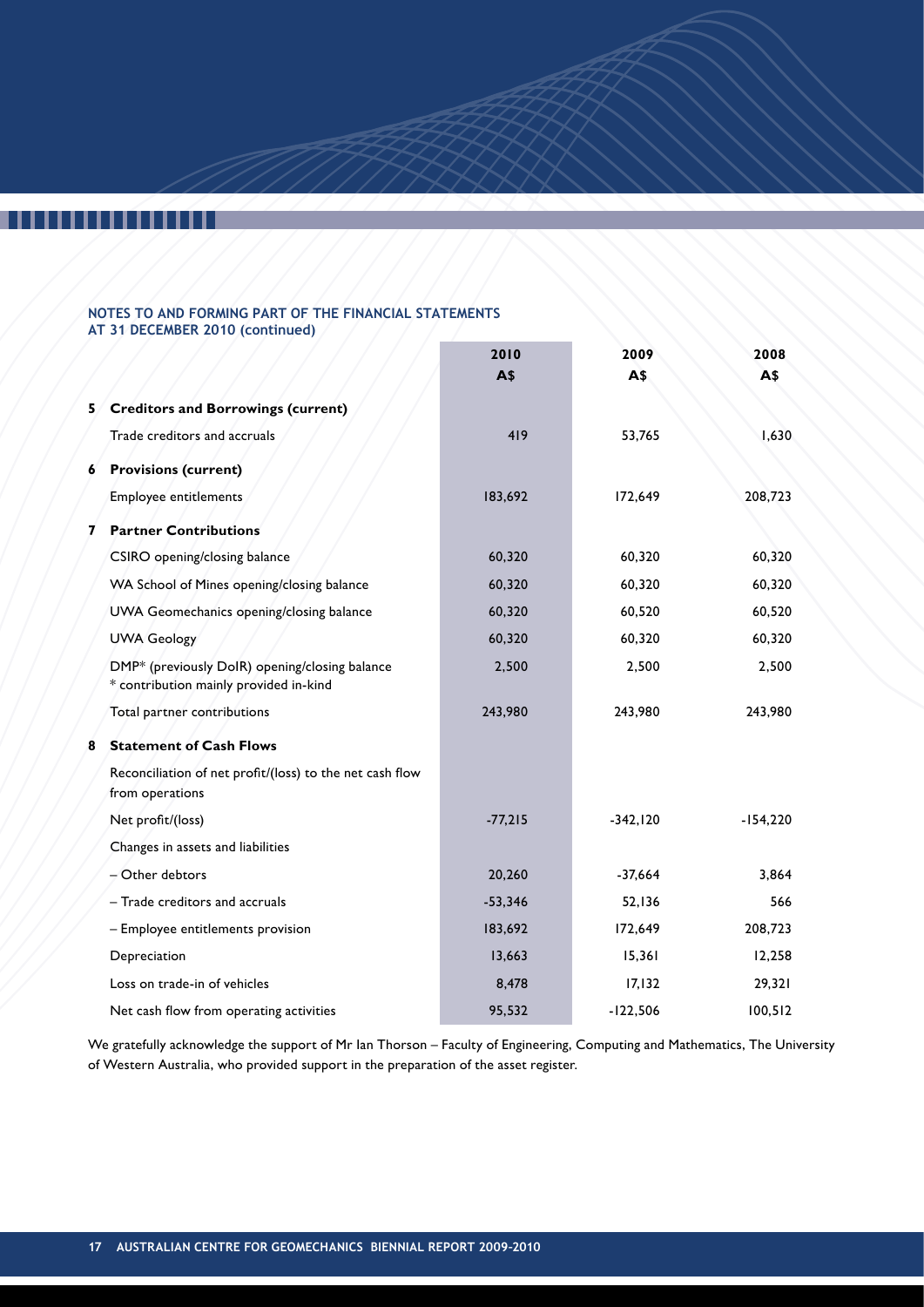## publications

The Australian Centre for Geomechanics provides industry with an excellent source of geomechanical knowledge through event proceedings, research reports and relevant industry publications. In response to industry need for high quality, comprehensive and stateof-the-art information, the ACG produces peer and technically reviewed event and seminar proceedings.

### **WINTHROP PROFESSOR YVES POTVIN (DIRECTOR)**

### Books (Editor)

Potvin, Y. (2010) Proceedings of the Second International Symposium on Block and Sublevel Caving, 20–22 April 2010, Australian Centre for Geomechanics, Perth, Australia, ISBN 978-0-9806154-1-8, 692 p.



Van Sint Jan, M. and **Potvin**, Y. (2010) Proceedings of the Fifth International Seminar on Deep and High Stress Mining, 6–8 October 2010, Santiago, Chile, Australian Centre for Geomechanics, ISBN 978-0-9806154-5-6, 562 p.

### Journal papers

**Potvin**, Y. (2009) Strategies and Tactics to Control Seismic Risks in Mines. Journal of the Southern African Institute of Mining and Metallurgy, SAIMM, Vol. 109, No. 3, March 2009, pp. 177–186.

Hudyma, M. and **Potvin**, Y. (2009) An Engineering Approach to Seismic Risk Management in Hardrock Mines, Journal Rock Mechanics and Rock Engineering, DOI 10.1007/s00603-009- 0070-0, Springer Verlag, published online: 21 November 2009.

Potvin, Y., Jarufe, J. and Wesseloo, J. (2010) Interpretation of Seismic Data and Numerical Modelling of Fault Reactivation at El Teniente, Reservas Norte Sector, re-peer reviewed and republished in Transactions of the Institution of Mining and Metallurgy, Section A, Vol. 119, No. 3, Maney Publishing, pp. 175–181. First published in Proceedings of the Second International Symposium on Block and Sublevel Caving, Y. Potvin (ed), 20–22 April 2010, Australian Centre for Geomechanics, Perth, Australia, pp. 483–493.

## Proceedings of conferences, symposia and seminars

Potvin, Y. (2009) Surface Support in Extreme Ground Conditions – HEA Mesh, Proceedings of the First International Seminar on Safe and Rapid Development Mining, P.M. Dight (ed), Perth, Australia, 6–7 May 2009, pp. 111–119.

Hudyma, M. and **Potvin**, Y. (2009) Quasi-Real Time Seismic Hazard Maps for Mining, Proceedings APCOM 2009, Vancouver, B.C., Canada, 6–9 October 2009, pp. 529–636.

**Potvin**, Y., Wesseloo, J. and Heal, D. (2010) An Interpretation of Ground Support Capacity Submitted to Dynamic Loading, Proceedings of the Fifth International Seminar on Deep and High Stress Mining, M. Van Sint Jan and Y. Potvin (eds), 6–8 October 2010, Santiago, Chile, Australian Centre for Geomechanics, pp. 251–272.

**Potvin**, Y. and Heal, D. (2010) Dynamic Testing of High Energy Absorption (HEA) Mesh, Proceedings of the Fifth International Seminar on Deep and High Stress Mining, M. Van Sint Jan and Y. Potvin (eds), 6–8 October 2010, Santiago, Chile, Australian Centre for Geomechanics, pp. 283–300.

Potvin, Y., Jarufe, J. and Wesseloo, J. (2010) Interpretation of Seismic Data and Numerical Modelling of Fault Reactivation at El Teniente, Reservas Norte Sector, Proceedings of the Second International Symposium on Block and Sublevel Caving, Y. Potvin (ed), 20–22 April 2010, Australian Centre for Geomechanics, Perth, Australia, pp. 483–493.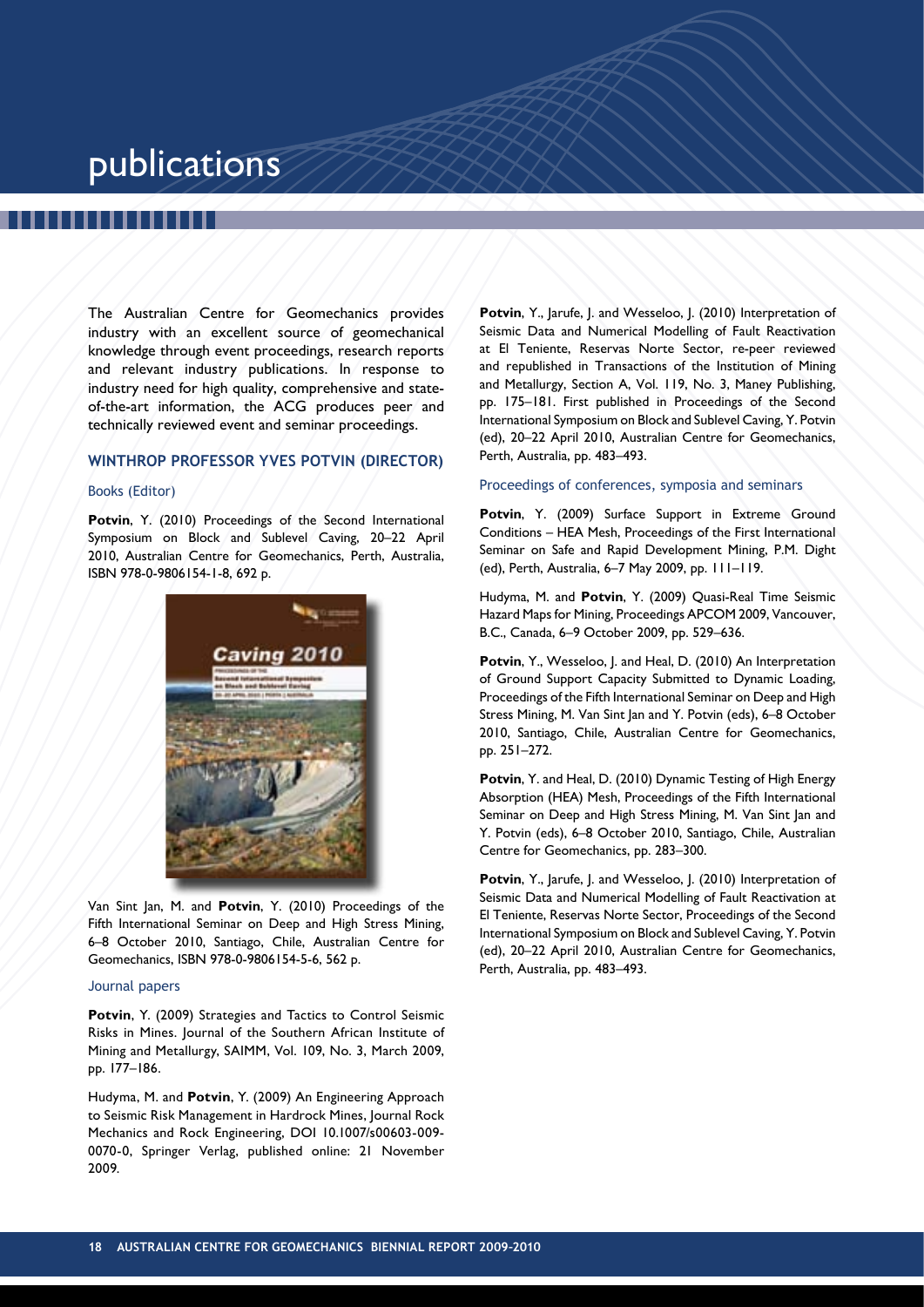## **WINTHROP PROFESSOR PHIL DIGHT (PROFESSOR OF GEOTECHNICAL ENGINEERING)**

## Books (Editor)

**Dight**, P.M. (2009) Proceedings of the First International Seminar on Safe and Rapid Development Mining, 6–7 May 2009, Australian Centre for Geomechanics, Perth, Australia, ISBN 978-0-9804185-7-6, 239 p.



Proceedings of conferences, symposia and seminars

**Dight**, P.M. and Hulls, I.H. (2009) Maturity and Shotcrete Strength for Early Re-entry, Proceedings of the First International Seminar on Safe and Rapid Development Mining, P.M. Dight (ed), Perth, Australia, 6–7 May 2009, pp. 81–100.

Wesseloo, J. and **Dight**, P.M. (2009) Rock Mass Damage in Hard Rock Open Pit Mine Slopes, Proceedings of the 2009 International Symposium on Rock Slope Stability in Open Pit Mining and Civil Engineering, 9–11 November 2009, Santiago, Chile, on CD Rom only.

**Dight**, P.M. and Bogacz, W. (2009) The Application of a Deposit Tectogenesis in Pit Slope Geotechnical Engineering: A case example, Proceedings of the 2009 International Symposium on Rock Slope Stability in Open Pit Mining and Civil Engineering, 9–11 November 2009, Santiago, Chile, on CD Rom only.

**Dight**, P.M. and Baczynski, N.R.C. (2009) Rock Bridges and their Influence on Slope Stability, Proceedings of the 2009 International Symposium on Rock Slope Stability in Open pit Mining and Civil Engineering, 9–11 November 2009, Santiago, Chile, on CD Rom only.

**Dight**, P.M. and Synman, L. (2010) Stress Measurement for St Barbara Mines Gwalia Deeps Project — One of the World's Deepest Underground Haulage Mines, Proceedings of the Fifth International Seminar on Deep and High Stress Mining, M. Van Sint Jan and Y. Potvin (eds), 6–8 October 2010, Santiago, Chile, Australian Centre for Geomechanics, pp. 105–116.

## **WINTHROP PROFESSOR ANDY FOURIE**

## Books (Editor)

Jewell, R.J., **Fourie**, A.B., Barrera, S. and Wiertz, J. (2009) Proceedings of the Twelfth International Seminar on Paste and Thickened Tailings, 21–24 April 2009, Viña del Mar, Chile, Australian Centre for Geomechanics, Perth, Australia, 404 p.

**Fourie**, A.B. and Tibbett, M. (2009) Proceedings of the Fourth International Conference on Mine Closure, 9–11 September 2009, Australian Centre for Geomechanics, Perth, Australia, 622 p.



Jewell, R.J. and **Fourie**, A.B. (2010) Proceedings of the 13th International Seminar on Paste and Thickened Tailings, 3–6 May 2010, Toronto, Canada, Australian Centre for Geomechanics, Perth, Australia, 548 p.

Jewell, R.J. and **Fourie**, A.B. (2010) Proceedings of the First International Seminar on the Reduction of Risk in the Management of Tailings and Mine Waste, 29 September – 1 October 2010, Australian Centre for Geomechanics, Perth, Australia, 532 p.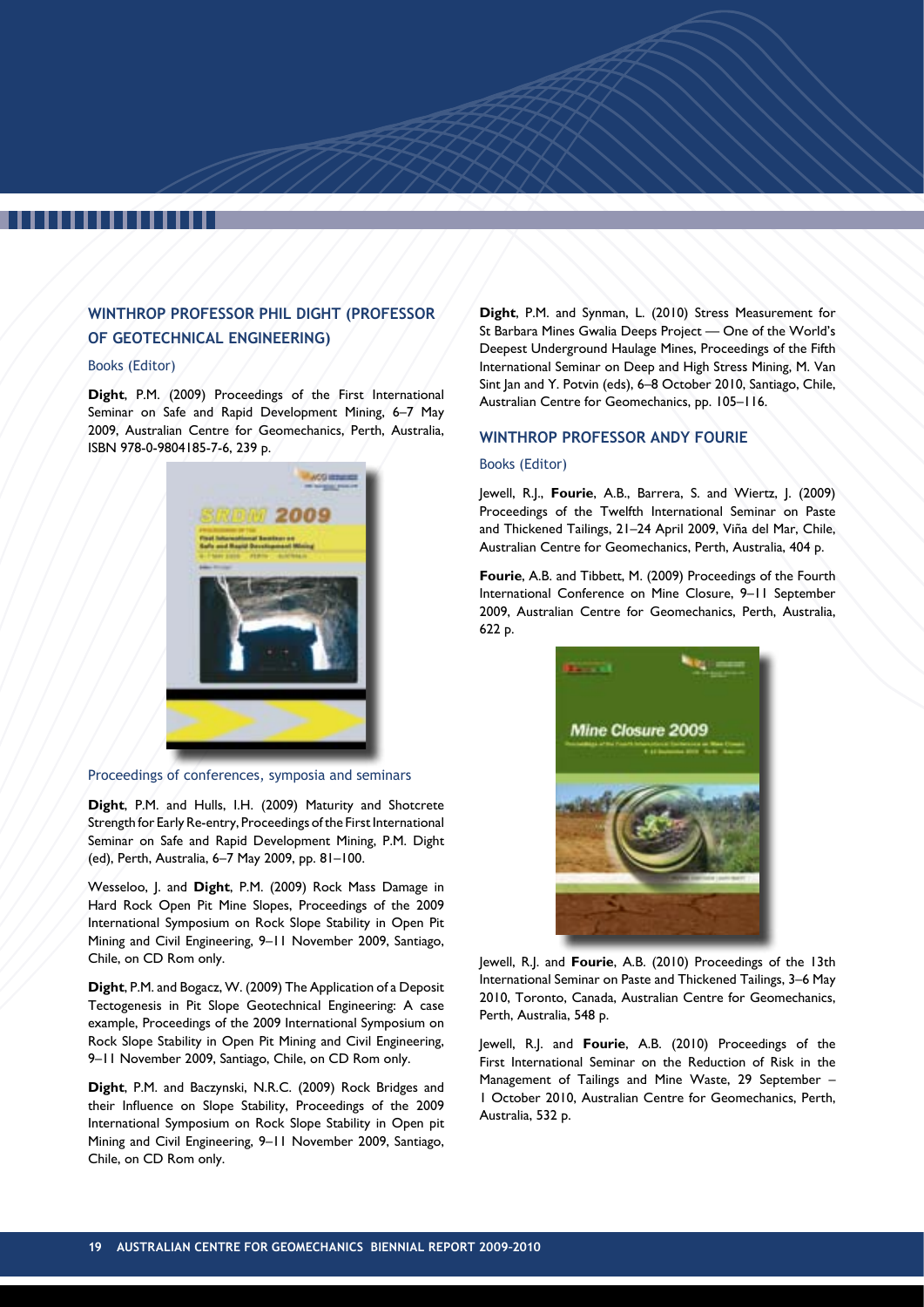## publications

,,,,,,,

**Fourie**, A.B., Tibbett, M. and Wiertz, J. (2010) Proceedings of the Fifth International Conference on Mine Closure, 23–26 November 2010, Viña del Mar, Chile, Australian Centre for Geomechanics, Perth, Australia, 740 p.

Proceedings of conferences, symposia and seminars

Belem, T., **Fourie**, A.B. and Fahey, M. (2010) Time-dependent Failure Criterion for Cemented Paste Backfills, Proceedings of the 13th International Seminar on Paste and Thickened Tailings, R.J. Jewell and A.B. Fourie (eds), 3–6 May 2010, Toronto, Canada, Australian Centre for Geomechanics, Perth, Australia, 548 p.

**Fourie**, A.B. and Gawu, S.K.Y. (2010) The Validity of Laboratory Flume Data for Predicting Beach Slopes of Thickened Tailings Deposits, Proceedings of the 13th International Seminar on Paste and Thickened Tailings, R.J. Jewell and A.B. Fourie (eds), 3–6 May 2010, Toronto, Canada, Australian Centre for Geomechanics, Perth, Australia, 548 p.

Lamont-Black, J., Jones, C.J.F.P., **Fourie**, A.B. and Krüger, L. (2010) Electrokinetic Belt Press Dewatering of Kimberlite Tailings — Case Study of a Full-scale Field Trial, Proceedings of the 13th International Seminar on Paste and Thickened Tailings, R.J. Jewell and A.B. Fourie (eds), 3–6 May 2010, Toronto, Canada, Australian Centre for Geomechanics, Perth, Australia, 548 p.

Belem, T., **Fourie**, A.B. and Fahey, M. (2010) Proceedings of the First International Seminar on the Reduction of Risk in the Management of Tailings and Mine Waste, R.J. Jewell and A.B. Fourie (eds), 29 September – 1 October 2010, Australian Centre for Geomechanics, Perth, Australia, 532 p.

Sun, J., **Fourie**, A.B. and Yuen, S.T.S. (2010) Instrumentation for use in Field Cover Trials — An Illustration of the Importance of Soil Specific Calibration, Proceedings of the Fifth International Conference on Mine Closure, A.B. Fourie, M. Tibbett and J. Wiertz (eds), 23–26 November 2010, Viña del Mar, Chile, Australian Centre for Geomechanics, Perth, Australia, 740 p.

## **DR DANIEL HEAL (PROJECT LEADER)**

### Proceedings of conferences, symposia and seminars

Lessard, J.F. and **Heal**, D. (2009) Evolution of Ground Support Practices within the Development Cycle at Perseverance Mine, Proceedings of the First International Seminar on Safe and Rapid Development Mining, P.M. Dight (editor), 6–7 May, Perth, Australian Centre for Geomechanics, pp. 181–197.

Potvin, Y., Wesseloo, J. and **Heal**, D. (2010) An Interpretation of Ground Support Capacity Submitted to Dynamic Loading, Proceedings of the Fifth International Seminar on Deep and High Stress Mining, M. Van Sint Jan and Y. Potvin (eds), 6–8 October 2010, Santiago, Chile, Australian Centre for Geomechanics, pp. 251–272.

## **DR MATTHEW HELINSKI (RESEARCH FELLOW)**

### Proceedings of conferences, symposia and seminars

**Helinski**, M., Fourie, A.B. and Fahey, M. (2009) In Situ Monitoring and Back Analysis of Two Different Paste Backfill Types, Proceedings of Mines and the Environment, 3–5 November 2008, Quebec City, Canada, published on CD by CIM Canada.

## **ASSOCIATE PROFESSOR RICHARD JEWELL**

### Books (Editor)

**Jewell**, R.J., Fourie, A.B., Barrera, S. and Wiertz, J. (2009) Proceedings of the Twelfth International Seminar on Paste and Thickened Tailings, 21–24 April 2009, Vina del Mar, Chile, Australian Centre for Geomechanics, Perth, Australia, 404 p.

**Jewell**, R.J. and Fourie, A.B. (2010) Proceedings of the 13th International Seminar on Paste and Thickened Tailings, 3–6 May 2010, Toronto, Canada, Australian Centre for Geomechanics, Perth, Australia, 548 p.

**Jewell**, R.J. and Fourie, A.B. (2010) Proceedings of the First International Seminar on the Reduction of Risk in the Management of Tailings and Mine Waste, 29 September – 1 October 2010, Australian Centre for Geomechanics, Perth, Australia, 532 p.

Proceedings of conferences, symposia and seminars

**Jewell**, R.J. (2010) Ensuring the Credibility of Thickening Technology, Proceedings of the 13th International Seminar on Paste and Thickened Tailings, 3–6 May 2010, Toronto, Canada, Australian Centre for Geomechanics, Perth, Australia, 548 p.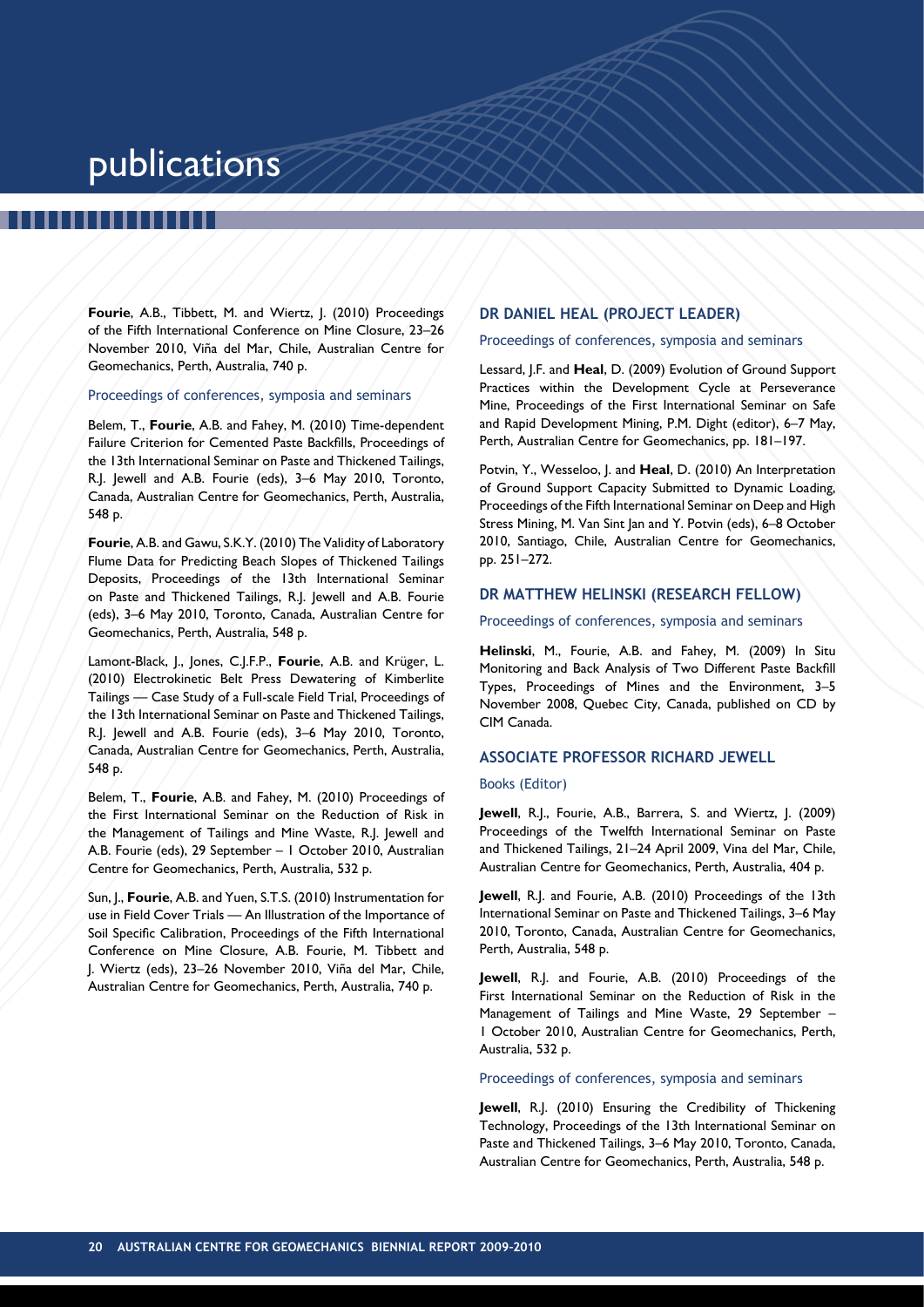

## **DR JOHAN WESSELOO (PROJECT LEADER)**

### Book chapters

**Wesseloo**, J. and Read, J. (2009) Acceptance Criteria, Guidelines for Open Pit Slope Design, J. Read and P. Stacey (eds), CRC Press/Balkema, ISBN 9780415874410, Chapter 9, pp. 221–236.

### Journal papers

**Wesseloo**, J., Visser, A.T. and Rust, E. (2009) The Stress–Strain Behaviour of Multiple Cell Geocell Packs, Journal Geotextiles and Geomembranes 27 (2009), Elsevier, pp. 31–38.

Potvin, Y., Jarufe, J. and **Wesseloo**, J. (2010) Interpretation of Seismic Data and Numerical Modelling of Fault Reactivation at El Teniente, Reservas Norte Sector, re-peer reviewed and republished in Transactions of the Institution of Mining and Metallurgy, Section A, Vol. 119, No. 3, Maney Publishing, pp. 175–181. First published in Proceedings of the Second International Symposium on Block and Sublevel Caving, Y. Potvin (ed), 20–22 April 2010, Australian Centre for Geomechanics, Perth, Australia, pp. 483–493.

## Proceedings of conferences, symposia and seminars

**Wesseloo**, J. and Dight, P.M. (2009) Rock Mass Damage in Hard Rock Open Pit Mine Slopes, Proceedings of the 2009 International Symposium on Rock Slope Stability in Open Pit Mining and Civil Engineering, 9–11 November 2009, Santiago Chile, on CD Rom only.

**Wesseloo**, J. (2010) Empirical Methods for the Assessment of Seismic System Sensitivity, Proceedings of the Fifth International Seminar on Deep and High Stress Mining, M. Van Sint Jan and Y. Potvin (eds), 6–8 October 2010, Santiago, Chile, Australian Centre for Geomechanics, pp. 239–248.

Potvin, Y., **Wesseloo**, J. and Heal, D. (2010) An Interpretation of Ground Support Capacity Submitted to Dynamic Loading, Proceedings of the Fifth International Seminar on Deep and High Stress Mining, M. Van Sint Jan and Y. Potvin (eds), 6–8 October 2010, Santiago, Chile, Australian Centre for Geomechanics, pp. 251–272.

Potvin, Y., Jarufe, J. and **Wesseloo**, J. (2010) Interpretation of Seismic Data and Numerical Modelling of Fault Reactivation at El Teniente, Reservas Norte Sector, Proceedings of the Second International Symposium on Block and Sublevel Caving, Y. Potvin (ed), 20–22 April 2010, Australian Centre for Geomechanics, Perth, Australia, pp. 483–493.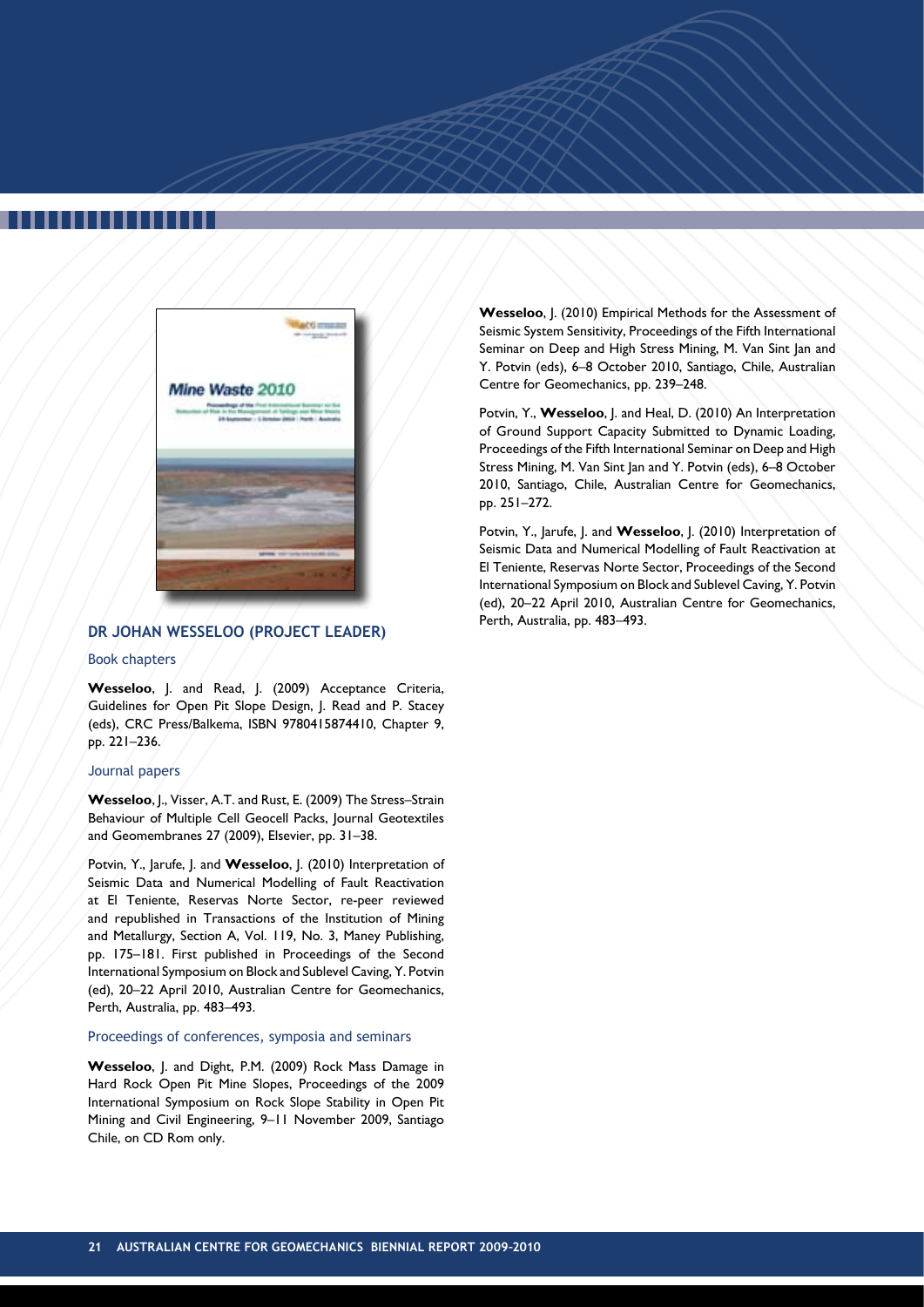## geomechanics training products

**| collaborating with industry to develop STATE-OF-THE-ART** training and awareness **MATERIAL for mine workers**

Mining is carried out in an environment that undergoes frequent and varied changes. The factors that affect the safety and productivity of a mine must be considered at a number of different levels prior to and during the extraction process. Workers are required to readily identify and avoid potential hazards. As these skills are likely to arise without prior experience, they must be imparted through state-of-the-art training.

For many mining companies, ACG training products have become an integral and essential component of their training programmes.

## **UNDERGROUND MINING GEOMECHANICS**

## Rockburst – Unleashing Earth's Energy

A geotechnical hazard awareness training DVD for underground mine workers.

## Securing the Ground

A training DVD for underground mine workers.

### Reading the Ground

A geotechnical hazard awareness training DVD for underground metalliferous mine workers.

## Australian Rockbolting Practices

A geotechnical hazard awareness training CD Rom for underground mine workers.

## **OPEN PIT MINING GEOMECHANICS**

Down to Earth A training DVD for open pit mine workers.

## Unearthing Black Gold

A geotechnical hazard awareness training DVD for open pit coal mine workers.

## **ENVIRONMENTAL GEOMECHANICS**

## Tailings – From Concept to Closure

A training DVD for owners of tailings storage facilities.

## **FUTURE TRAINING PRODUCT**

### Underground Drilling and Blasting

A safety training DVD for underground metalliferous mine workers.

All underground mine workers are exposed to drilling and blasting processes. The aim of this new DVD is to provide workers with the critical knowledge on drilling and blasting to aid appreciation of the importance of these mining processes and their related hazards. The DVD will feature an introduction to the rock breaking process in mining, and how to handle, store and transport explosive products. The third part of the DVD will cover development drilling and blasting practices; and the fourth part will discuss production drilling and blasting.

### **Target audience**

• Underground mine workers with the need to identify the potential hazards of working near or with explosives, and the protocols of re-entering a working area after blasting.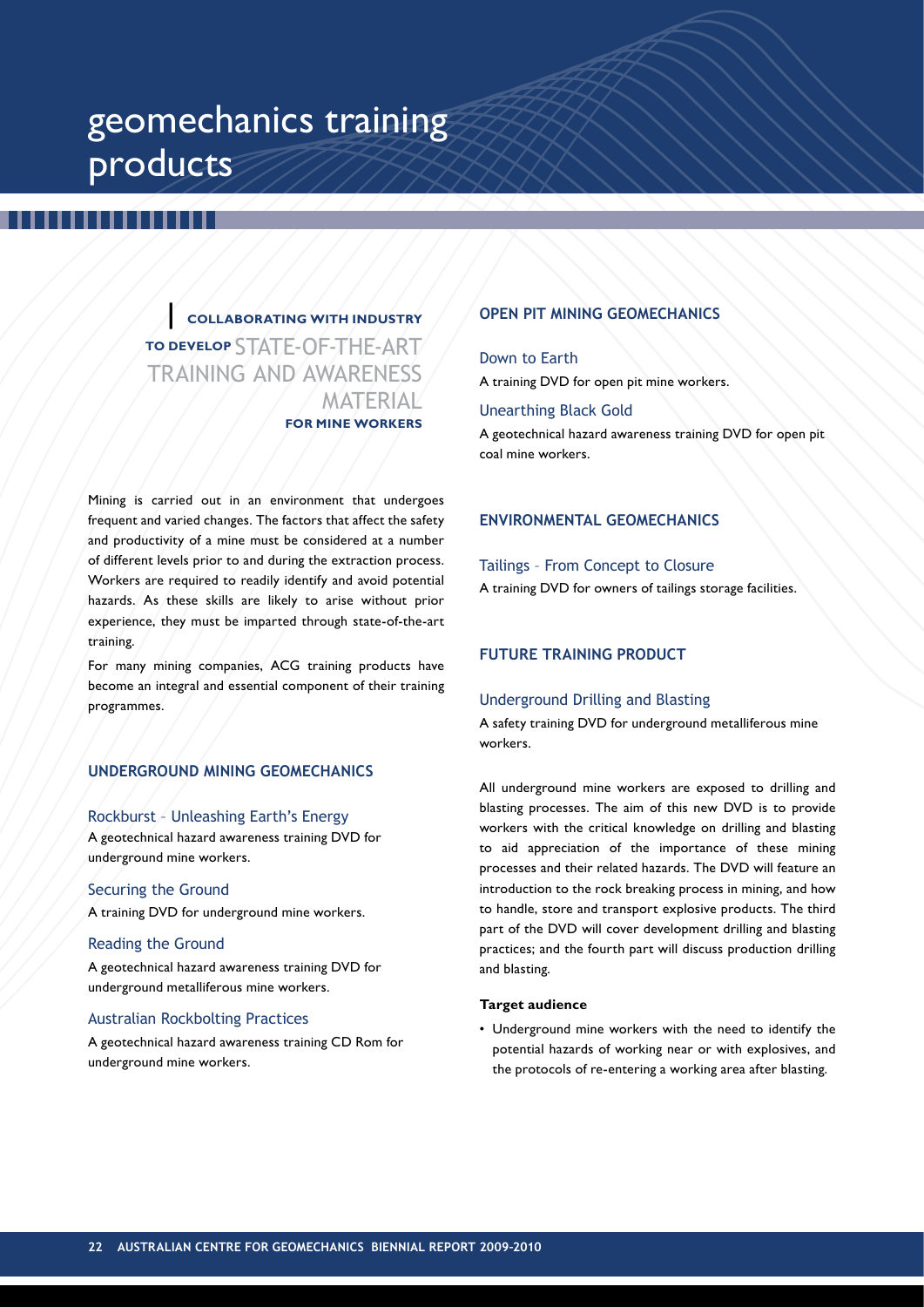- Workers responsible for development and production drilling and blasting activities. This DVD will review drilling and blasting fundamental concepts that are critical to achieving optimal rock breaking outcomes.
- All industry stakeholders those keen to learn more about drilling and blasting in underground mines.

## **Project Sponsors**

Barrick Gold of Australia BHP Billiton Olympic Dam Dyno Nobel Asia Pacific Gold Fields Australasia Newmont Asia Pacific Orica Mining Services Xstrata Zinc



## **| The ACG's** training and further education

**tools would not have been developed if it were not FOR THE SUPPORT AND** encouragement **of**

**various mining companies, research organisations and industry suppliers. It is this** collaborative approach **that** 

## **both consolidates and**

**validates ACG's role in the** development of safety training tools and techniques**. Through** 

**this spirit of cooperation, the ACG continues to work with mining stakeholders and research organisations TOWARDS THE COMMON VISION** of creating a safer working environment

**within the Australian and overseas minerals industries.**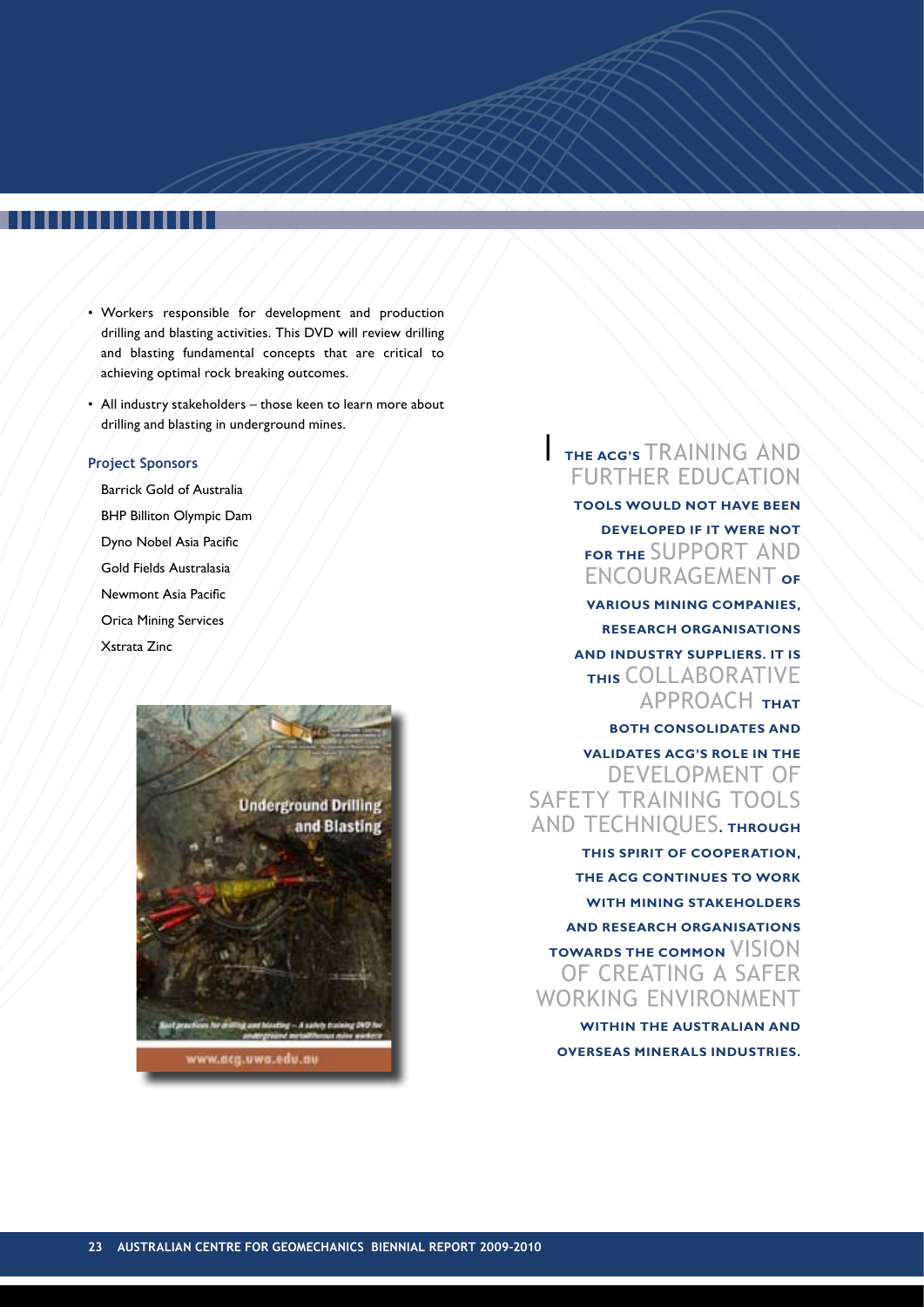## acg membership

During 2009–2010, the majority of the Australian Centre for Geomechanics' Corporate Affiliate Members remained on board. Corporate and technical affiliate members assist the ACG to provide research excellence, training and education in the geomechanics disciplines. These memberships are fundamental in alerting funding bodies of the need to support the Centre. Contributions by affiliates are used by the Centre to promote research excellence, education and training in geomechanics areas.

The ACG was delighted to have the following Corporate and Technical Affiliate Members for 2009–2010.

## **Corporate Affiliates**

AngloGold Ashanti Australia Ltd ATC Williams Barrick Gold of Australia Ltd BHP Billiton Cannington Pty Ltd BHP Billiton Iron Ore Pty Ltd BHP Billiton Nickel West Pty Ltd Coffey Mining Pty Ltd Fero Strata Systems Pty Ltd GHD Pty Ltd Golder Associates Pty Ltd Gold Fields Australasia Kalgoorlie Consolidated Gold Mines Pty Ltd Newmont Asia Pacific Rio Tinto Iron Ore Snowden Mining Industry Consultants SRK Consulting

## **Technical Affiliate**

M. Sandy (AMC Consultants Pty Ltd)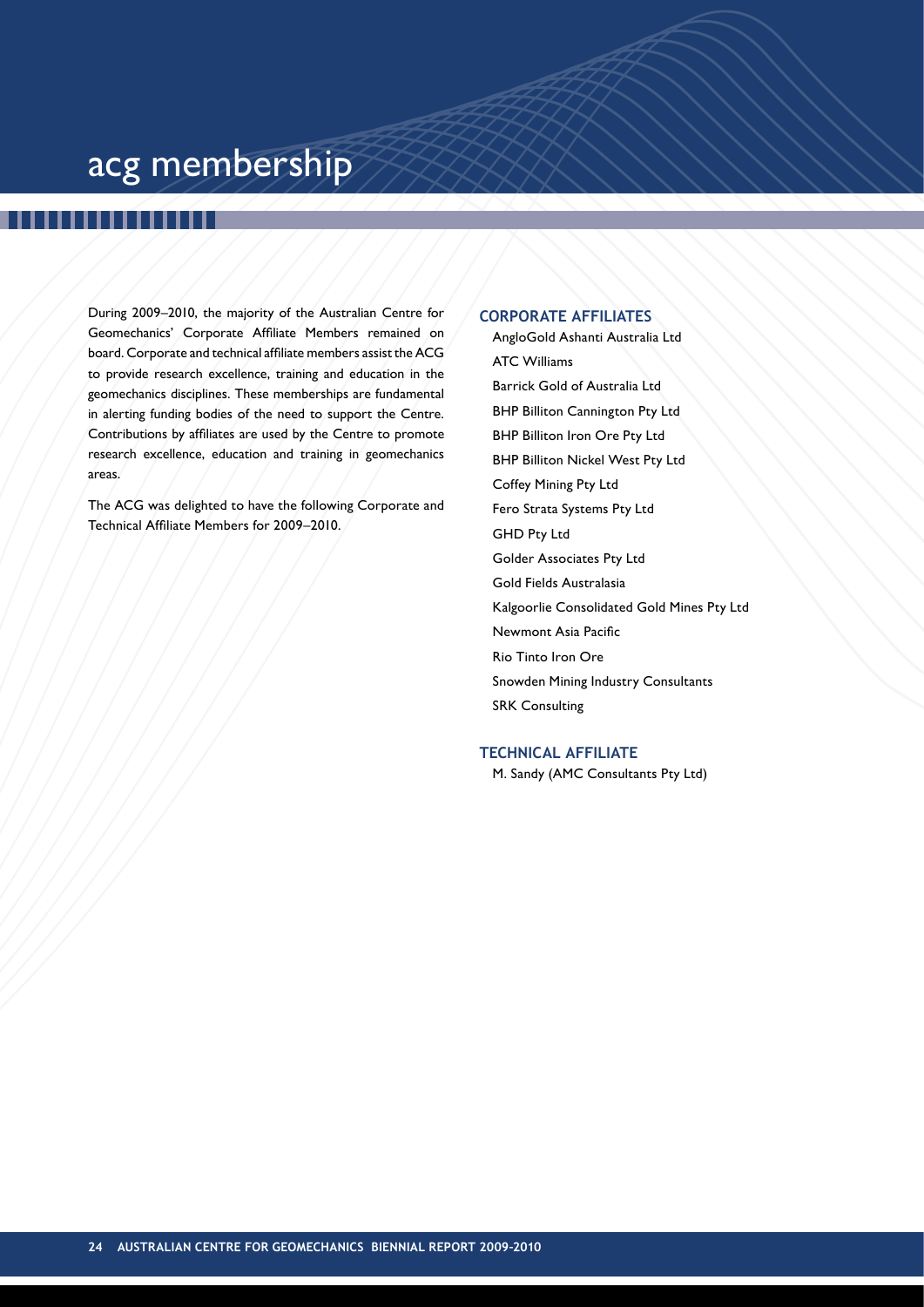## management structure



## Australian Centre for Geomechanics **Board of Management**

The Australian Centre for Geomechanics Board of Management comprises of an independent chairman, director of the Centre and industry and joint venture partner representatives. The Board meets up to four times a year to present strategic direction for the Centre, review and approve activities and operations and to provide counsel.

## **Joint Venture Partner Representatives (3)**

Dr Steve Harvey (CSIRO – Earth Science and Resource Engineering)

## Professor Paul Dunn/

Professor Stephen Hall (Curtin University – WA School of Mines)

## Winthrop Professor John Dell

(The University of Western Australia – Faculty of Engineering, Computing and Mathematics)

## **Chair (from industry)**

Mr Ian Suckling Newmont Mining Corporation

## **Centre Director**

**(non-voting)** Winthrop Professor Yves Potvin (Australian Centre for Geomechanics – The University of Western Australia)

**Industry Representatives (up to 4)**

> Mr Mark Adams (Barminco Pty Ltd)

Mr Richard Butcher (Barrick Gold of Australia Ltd)

Mr Christopher Stone (BHP Billiton Nickel West Pty Ltd)